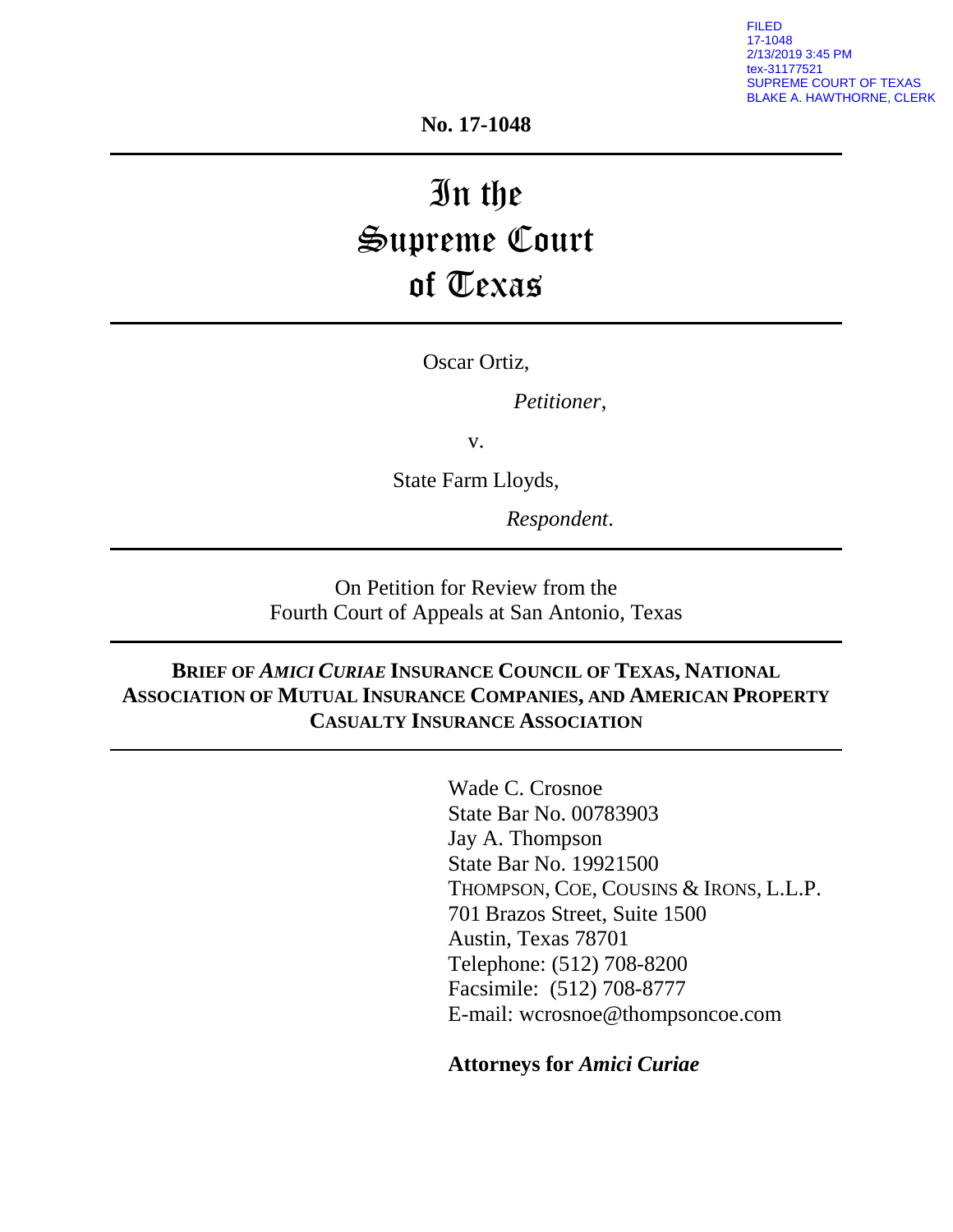### <span id="page-1-0"></span>**SUPPLEMENT TO LIST OF PARTIES AND COUNSEL**

*Amici Curiae* Insurance Counsel of Texas, National Association of Mutual Insurance Companies, and American Property Casualty Insurance Association

Counsel:

Wade C. Crosnoe Jay A. Thompson THOMPSON, COE, COUSINS & IRONS, L.L.P. 701 Brazos Street, Suite 1500 Austin, Texas 78701 Telephone: (512) 708-8200 Facsimile: (512) 708-8777 E-mail: wcrosnoe@thompsoncoe.com E-mail: jthompson@thompsoncoe.com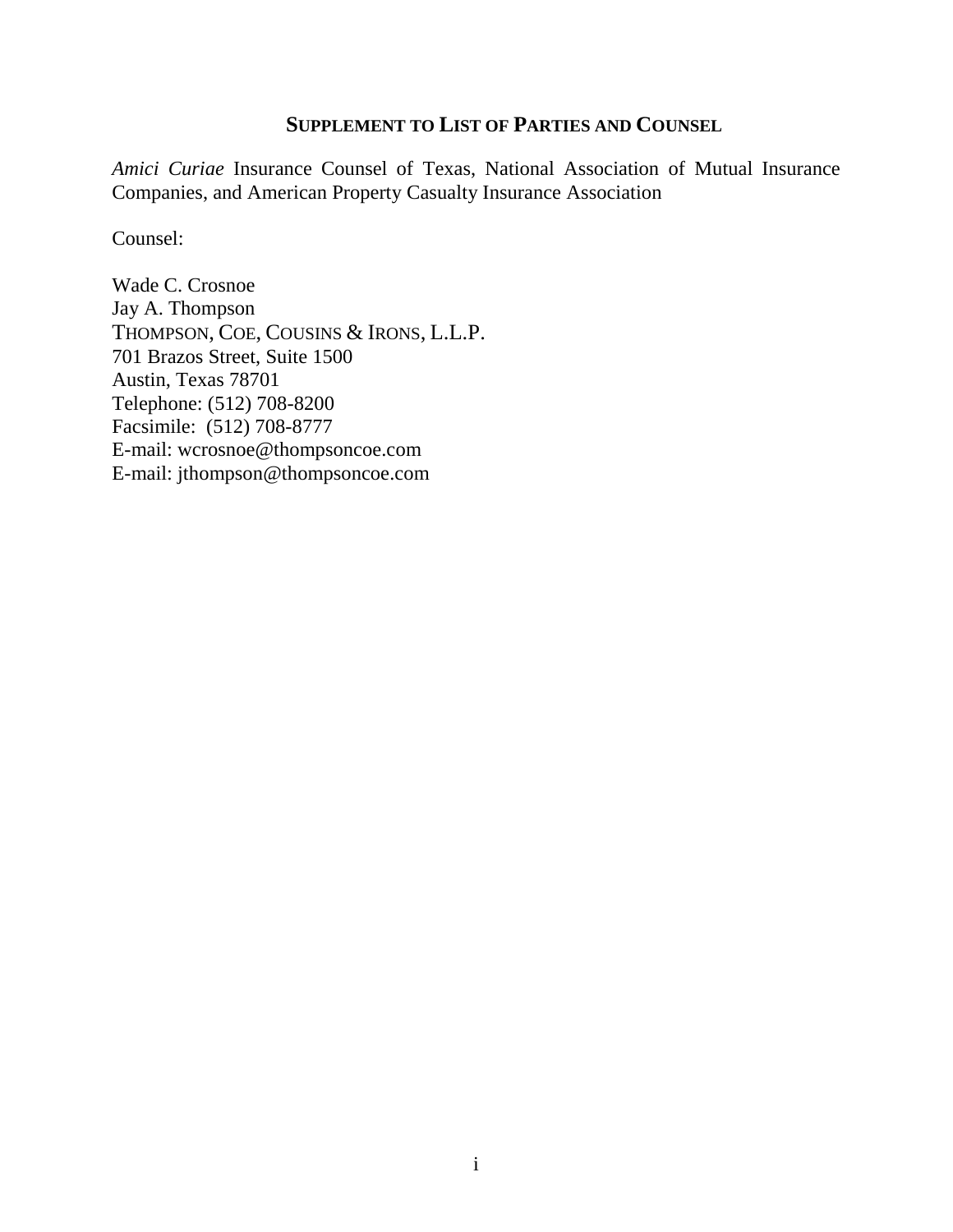| <b>TABLE OF CONTENTS</b> |  |
|--------------------------|--|
|--------------------------|--|

<span id="page-2-0"></span>

| I.  |                                                                                                                                                                                                   |     |
|-----|---------------------------------------------------------------------------------------------------------------------------------------------------------------------------------------------------|-----|
| Π.  | Impact of Appraisal and Payment of Award on Insurer's Liability8                                                                                                                                  |     |
| Ш.  | Texas and Federal Courts Uniformly Hold That an Insurer's Timely<br>Payment of an Appraisal Award Bars an Insured's Contractual and                                                               |     |
| IV. | The Legislature's Failure to Correct These Court Decisions Suggests<br>Legislative Acceptance of the Courts' Interpretation of the Effect of<br>Payment of Appraisal Awards on Statutory Claims14 |     |
| V.  | The Practical Consequences of the Court's Decision: Real and                                                                                                                                      |     |
|     |                                                                                                                                                                                                   | .20 |
|     |                                                                                                                                                                                                   | .20 |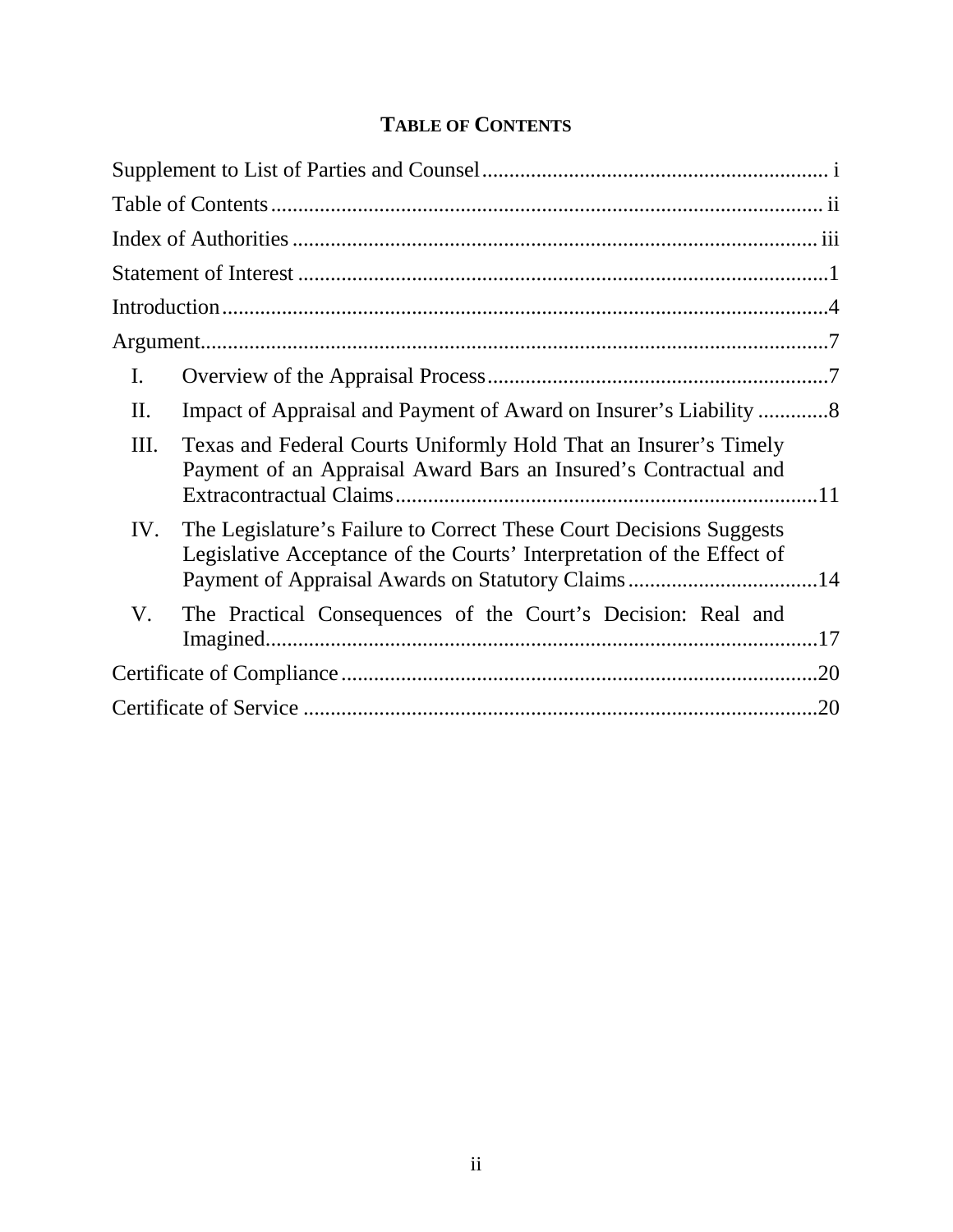# **INDEX OF AUTHORITIES**

## **Cases**

<span id="page-3-0"></span>

| Allison v. Fire Ins. Exch.,                                                                                  |
|--------------------------------------------------------------------------------------------------------------|
| 98 S.W.3d 227 (Tex. App.—Austin 2002, pet. granted, judgm't                                                  |
| In re Allstate Cnty. Mut. Ins. Co.,                                                                          |
| Allstate Ins. Co. v. Bonner,                                                                                 |
| Amine v. Liberty Lloyds of Tex. Ins. Co.,<br>No. 01-06-00396-CV, 2007 WL 2264477 (Tex. App.-Houston [1st]    |
| Anderson v. Am. Risk Ins. Co.,<br>No. 01-15-00257-CV, 2016 WL 3438243 (Tex. App.-Houston [1st]               |
| Barbara Techs. Corp. v. State Farm Lloyds,<br>No. 04-16-00420-CV, 2017 WL 1423714 (Tex. App.-San Antonio     |
| Bernstein v. Safeco Ins. Co. of Ill.,<br>No. 05-13-01533-CV, 2015 WL 3958282 (Tex. App.—Dallas June          |
| Biasatti v. GuideOne Nat'l Ins. Co.,                                                                         |
| Blum's Furniture Co. v. Certain Underwriters at Lloyds London,                                               |
| Breshears v. State Farm Lloyds,<br>155 S.W.3d 340 (Tex. App.-Corpus Christi 2004, pet.                       |
| Carter v. State Auto Prop. & Cas. Ins. Co.,<br>No. 6:14-CV-00468, 2016 WL 4401292 (W.D. Tex. Jan. 6, 2016)13 |
| City of San Antonio v. Tenorio,                                                                              |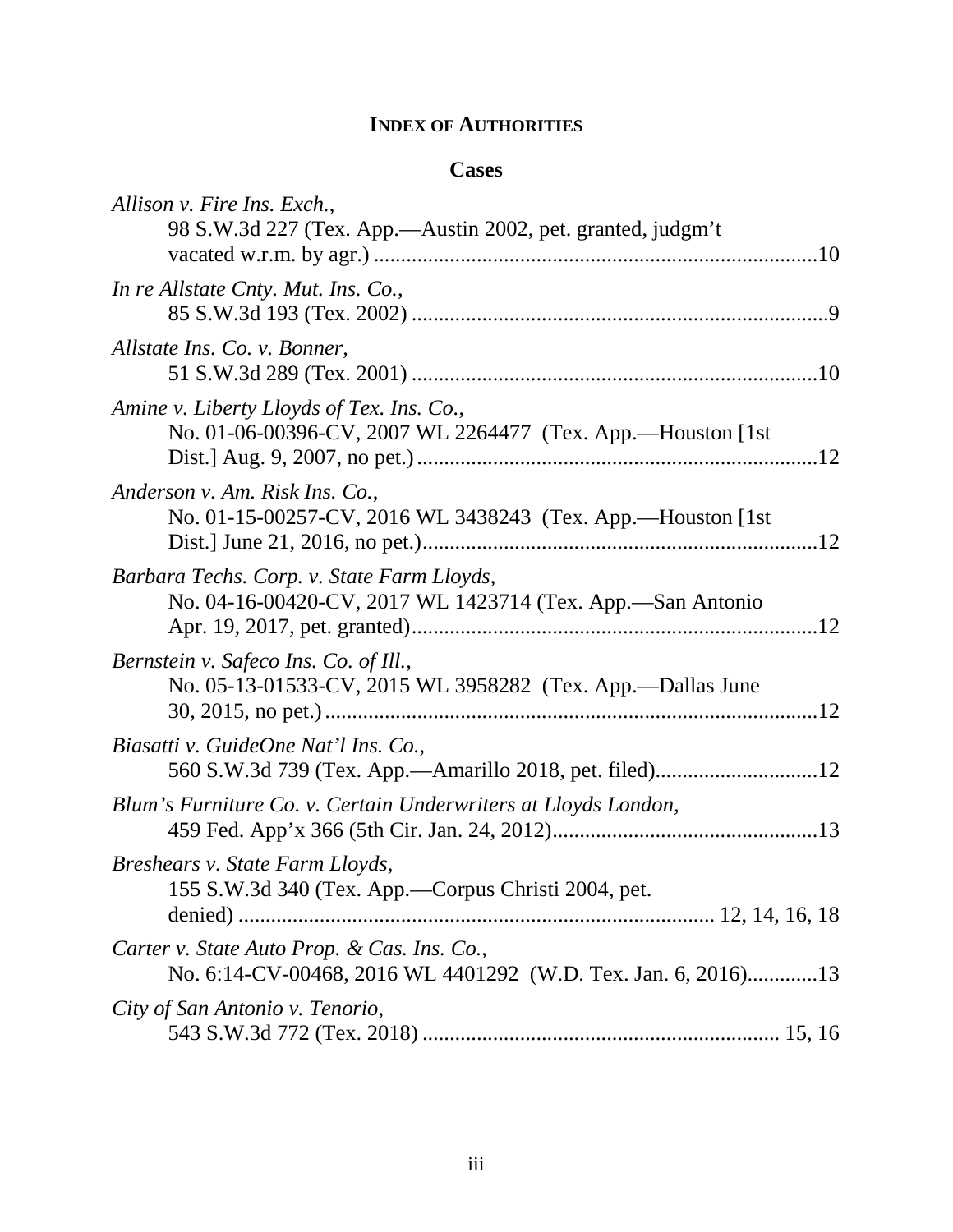| In re Cypress Texas Lloyds,<br>No. 14-11-00713-CV, 2011 WL 4366984 (Tex. App.—Houston [14th]                    |
|-----------------------------------------------------------------------------------------------------------------|
| Ector Cnty. v. Stringer,                                                                                        |
| First Employees Ins. Co. v. Skinner,                                                                            |
| Floyd Circle Partners, LLC v. Republic Lloyds,<br>No. 05-16-00224-CV, 2017 WL 3124469 (Tex. App.-Dallas July    |
| Franco v. Slavonic Mut. Fire Ins. Co.,<br>154 S.W.3d 777 (Tex. App.—Houston [14th Dist.] 2004, no pet.) 12      |
| Garcia v. State Farm Lloyds,<br>514 S.W.3d 257 (Tex. App.—San Antonio 2016, pet. denied) 12                     |
| Graber v. State Farm Lloyds,<br>No. 3:13-CV-2671-B, 2015 WL 3755030 (N.D. Tex. June 15, 2015) 13                |
| Grapevine Excavation, Inc. v. Maryland Lloyds,                                                                  |
| Hinojos v. State Farm Lloyds,<br>No. 08-16-00121-CV, 2019 WL 257883 (Tex. App.-El Paso Jan. 18,                 |
| Lundstrom v. United Servs. Auto. Ass'n,<br>192 S.W.3d 78 (Tex. App.—Houston [14th Dist.] 2006, pet. denied)12   |
| Mag-Dolphus, Inc. v. Ohio Cas. Ins. Co.,                                                                        |
| Mainali Corp. v. Covington Specialty Ins. Co.,                                                                  |
| Marchbanks v. Liberty Ins. Corp.,<br>558 S.W.3d 308 (Tex. App.—Houston [14th Dist.] 2018, pet. filed) 8, 10, 12 |
| McEntyre v. State Farm Lloyds, Inc.,<br>No. 4:15-CV-00213, 2016 WL 6071598 (E.D. Tex. Oct. 17, 2016) 13         |
| Nat'l Sec. Fire & Cas. Co. v. Hurst,<br>523 S.W.3d 840 (Tex. App.—Houston [14th Dist.] 2017, pet. filed)12      |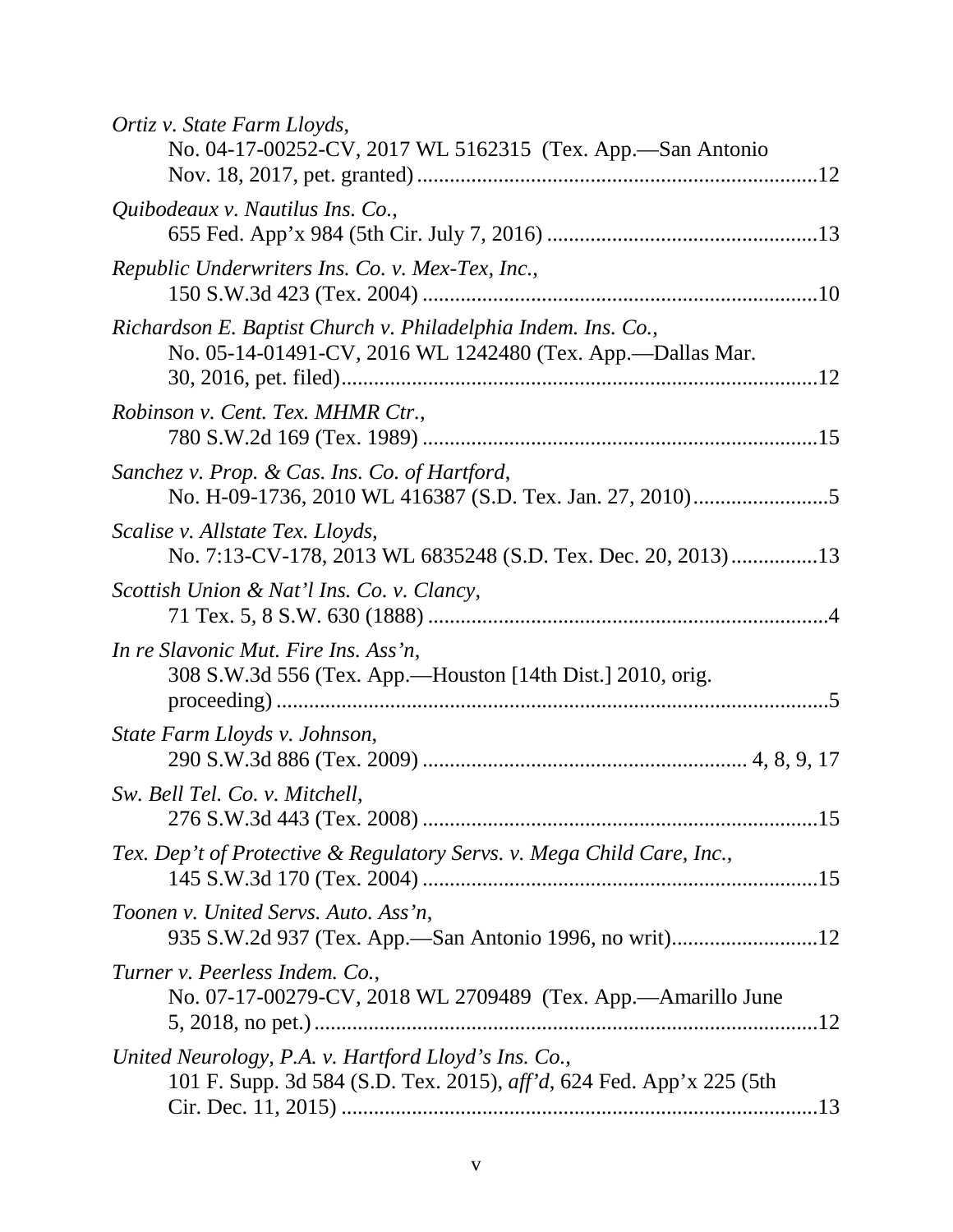| In re Universal Underwriters of Tex. Ins. Co.,                                                                      |
|---------------------------------------------------------------------------------------------------------------------|
| USAA Tex. Lloyds Co. v. Menchaca,                                                                                   |
| Waterhill Cos. Ltd. v. Great Am. Assurance Co.,<br>No. Civ.A. H-05-4080, 2006 WL 696577 (S.D. Tex. Mar. 16, 2006)13 |
| Zhu v. First Cmty. Ins. Co.,<br>543 S.W.3d 428 (Tex. App.—Houston [14th Dist.] 2018, pet.                           |

# **Statutes**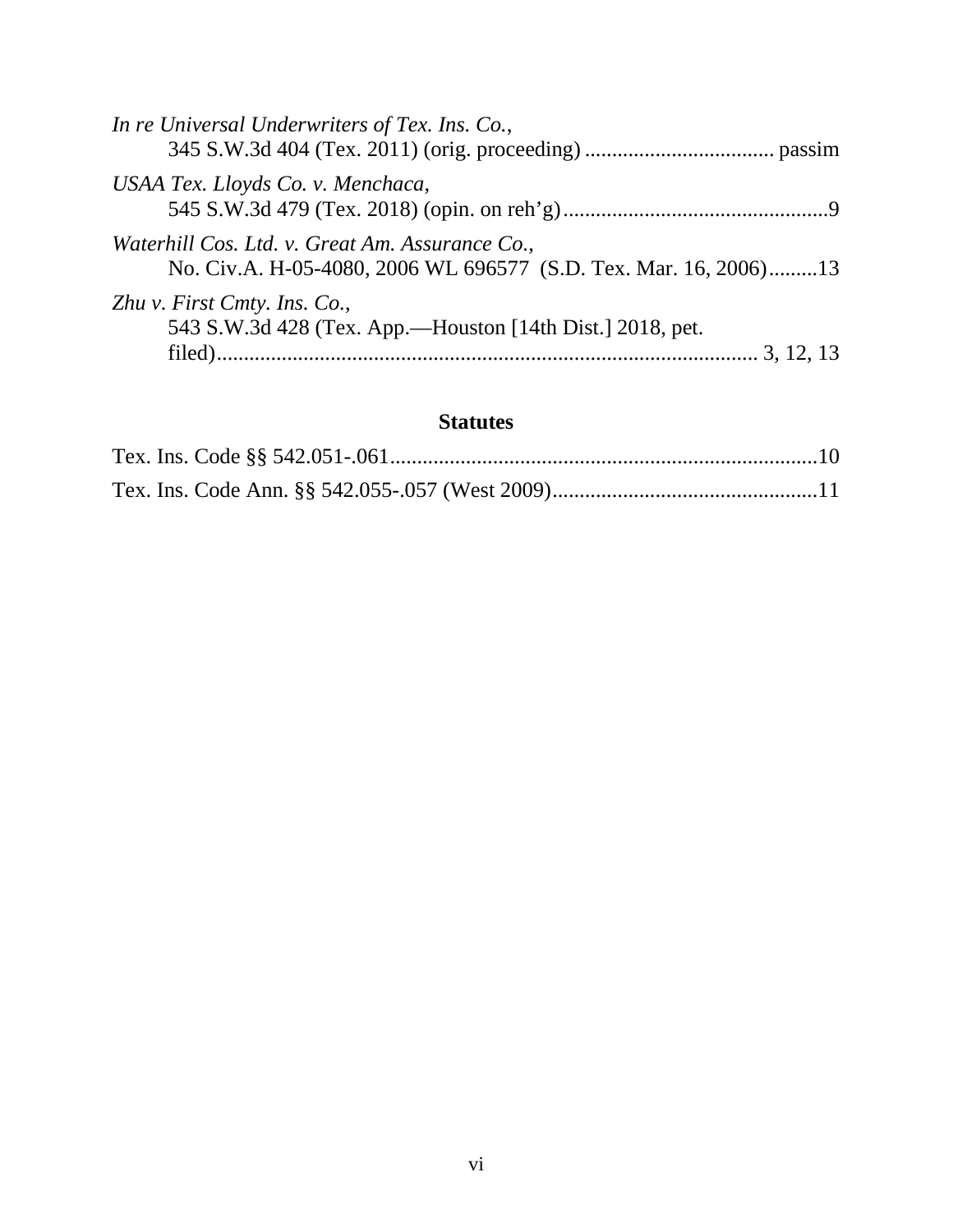<span id="page-7-0"></span>To the Honorable Supreme Court of Texas:

#### **STATEMENT OF INTEREST**

The Insurance Council of Texas (ICT) is a nonprofit trade association of over 400 property and casualty insurers writing business in Texas. ICT's members represent 78% of the private property and casualty insurance market in Texas, with \$32.4 billion in Texas premiums written in 2017. Among other functions, ICT advocates on behalf of its members in the regulatory process, reports to its members on important legislative and regulatory changes and key court decisions, and presents seminars and conferences on insurance-related issues.

The National Association of Mutual Insurance Companies (NAMIC) is the oldest property/casualty insurance trade association in the country, with more than 1,400 member companies representing 41% of the total market. NAMIC supports regional and local mutual insurance companies on main streets across America and many of the country's largest national insurers. NAMIC member companies serve more than 170 million policyholders and write more than \$253 billion in annual premiums. Its members account for 54% of the national homeowners insurance market, 43% of the automobile insurance market, and 35% of the business insurance market. Through its advocacy programs, NAMIC promotes public policy solutions that (1) benefit its member companies and the policyholders they serve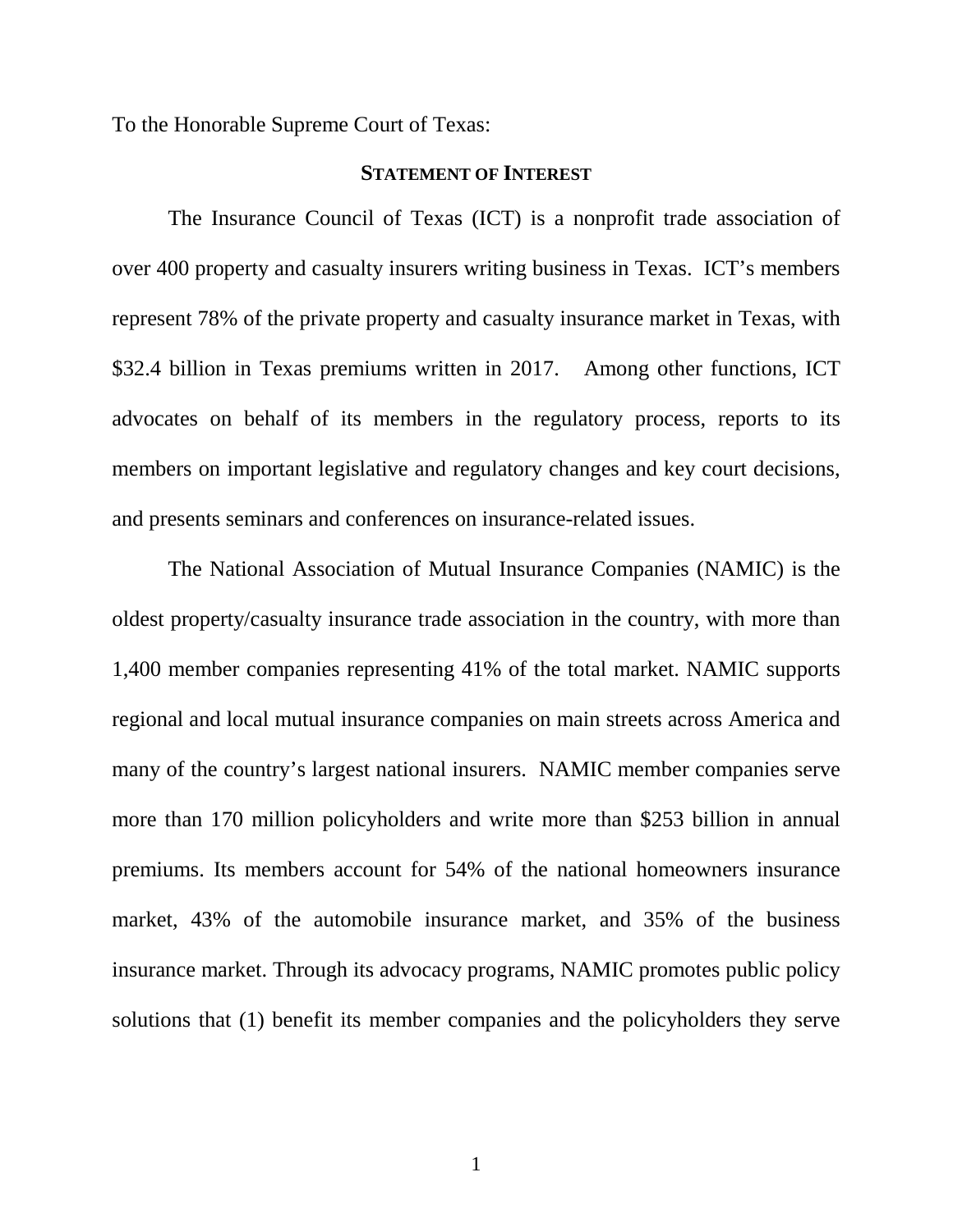and (2) foster greater understanding and recognition of the unique alignment of interests between management and policyholders of mutual companies.

The American Property Casualty Insurance Association (APCIA) is the preeminent national trade association representing property and casualty insurers doing business in Texas, nationwide, and globally. APCIA was recently formed through a merger of two longstanding trade associations: American Insurance Association and Property Casualty Insurers Association of America. APCIA's members, which range from small companies to the largest insurers with global operations, represent nearly 60% of the property and casualty marketplace in the United States. On issues of importance to the property and casualty industry and marketplace, APCIA advocates sound public policies on behalf of its members in legislative and regulatory forums at the state and federal levels. APCIA's interests are in the clear, consistent, and reasoned development of law that affects its members and the policyholders they insure.

In order to share their broad national and statewide perspectives with the judiciary on matters that shape and develop the law, ICT, NAMIC, and APCIA also submit amicus briefs in court cases that are of widespread interest to their members. This is such a case. For the last fifteen years, Texas and federal courts have consistently held that an insurer's timely request for appraisal and payment of the resulting award bars the insured's contractual and extracontractual claims. Mr.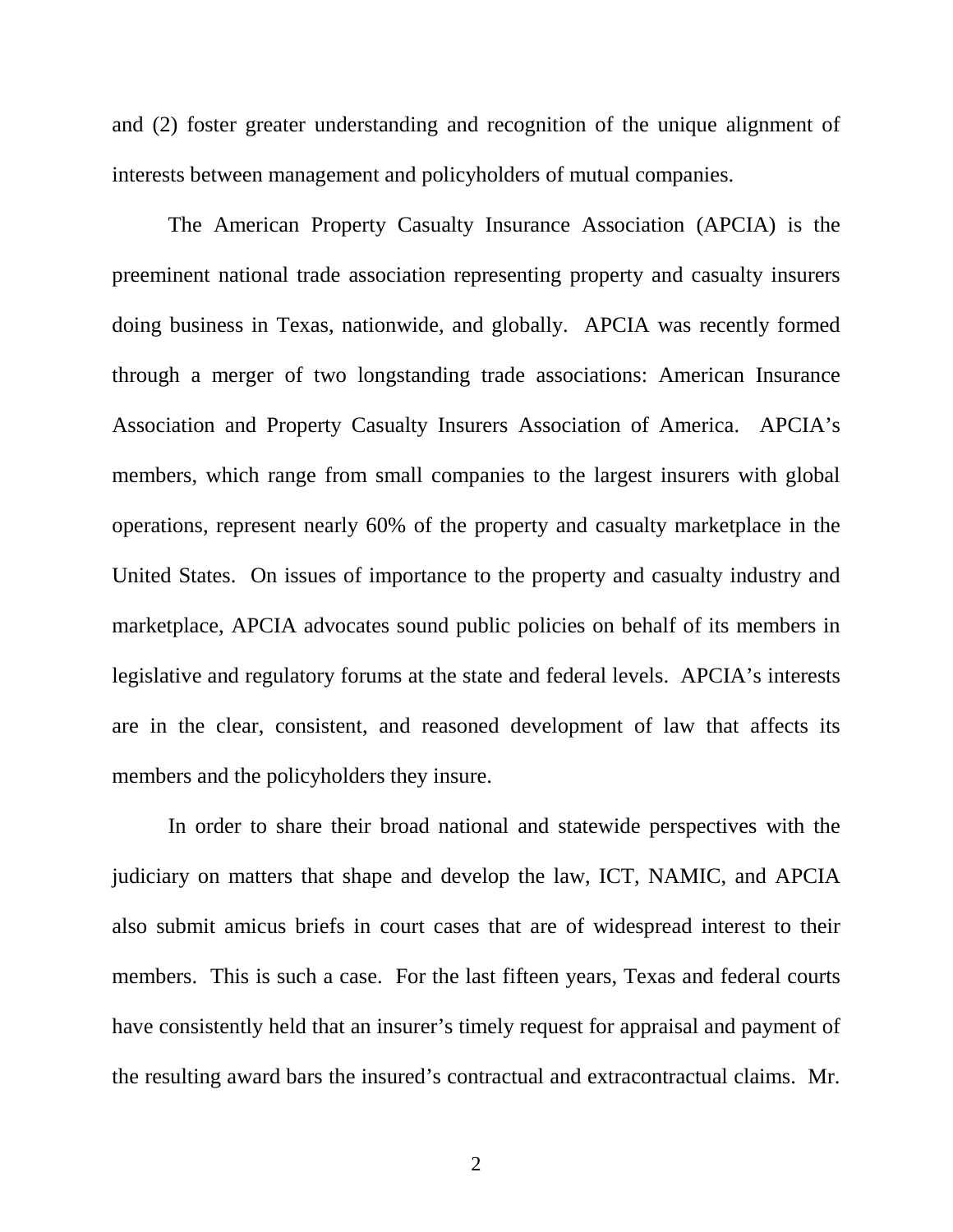Ortiz and insureds in other cases seek to undermine the contractual right of appraisal and its purpose—serving as a cheaper, more efficient alternative to litigation—by arguing that they can continue to pursue litigation even after their claims have been paid in full. To ensure that the Court is fully-informed about this important issue, ICT, NAMIC, and APCIA are paying the cost of preparing this amicus brief. $1$ 

<span id="page-9-0"></span><sup>&</sup>lt;sup>1</sup> Respondent State Farm Lloyds and other State Farm entities are members of ICT, and the parent company of State Farm Lloyds is a member of NAMIC. In the interest of full disclosure, counsel for the *amici curiae* also notes that he and his firm represent the insurer in a case involving the same issue in this Court—*Zhu v. First Community Insurance Co.*, No. 18-0270 and that his firm represents State Farm Lloyds and other State Farm entities in other cases.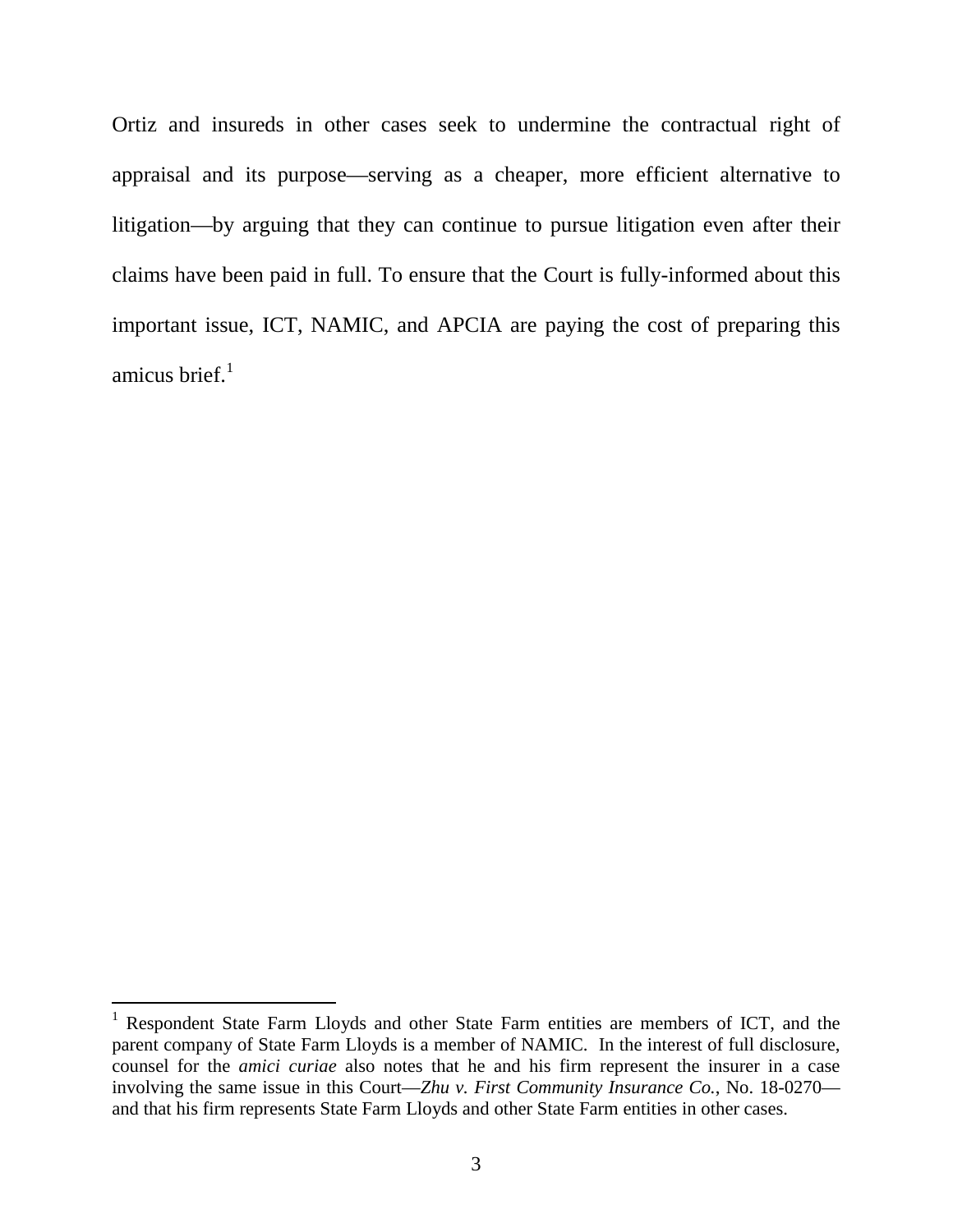#### **INTRODUCTION**

<span id="page-10-0"></span>Appraisal provisions are part of virtually every homeowners, auto, and commercial property insurance policy sold in this state. *State Farm Lloyds v. Johnson*, 290 S.W.3d 886, 889 (Tex. 2009). This Court has enforced such provisions for over 130 years. *See Scottish Union & Nat'l Ins. Co. v. Clancy*, 71 Tex. 5, 8 S.W. 630, 631 (1888) (stating that an appraisal provision in a fire insurance policy was a valid condition precedent to the insured's right of action); *Johnson*, 290 S.W.3d at 895 (stating that appraisal clauses, like any other contract provision, should be enforced). The *Johnson* Court explained that "appraisal is intended to take place before suit is filed" and "require[s] no attorneys, no lawsuits, no pleadings, no subpoenas, and no hearings." *Johnson*, 290 S.W.3d at 894. As the Court observed in another case, "[a]ppraisals can provide a less expensive, more efficient alternative to litigation . . . ." *In re Universal Underwriters of Tex. Ins. Co.*, 345 S.W.3d 404, 407 (Tex. 2011) (orig. proceeding).

Although exact figures are unavailable, ICT estimates that its members are involved in thousands of appraisals in Texas each year. Appraisal works well and is an effective tool for expediting the resolution and payment of disputed claims. However, this case and other similar cases before the Court represent the third phase of a three-phased attack on the contractual right of appraisal and its underlying purpose.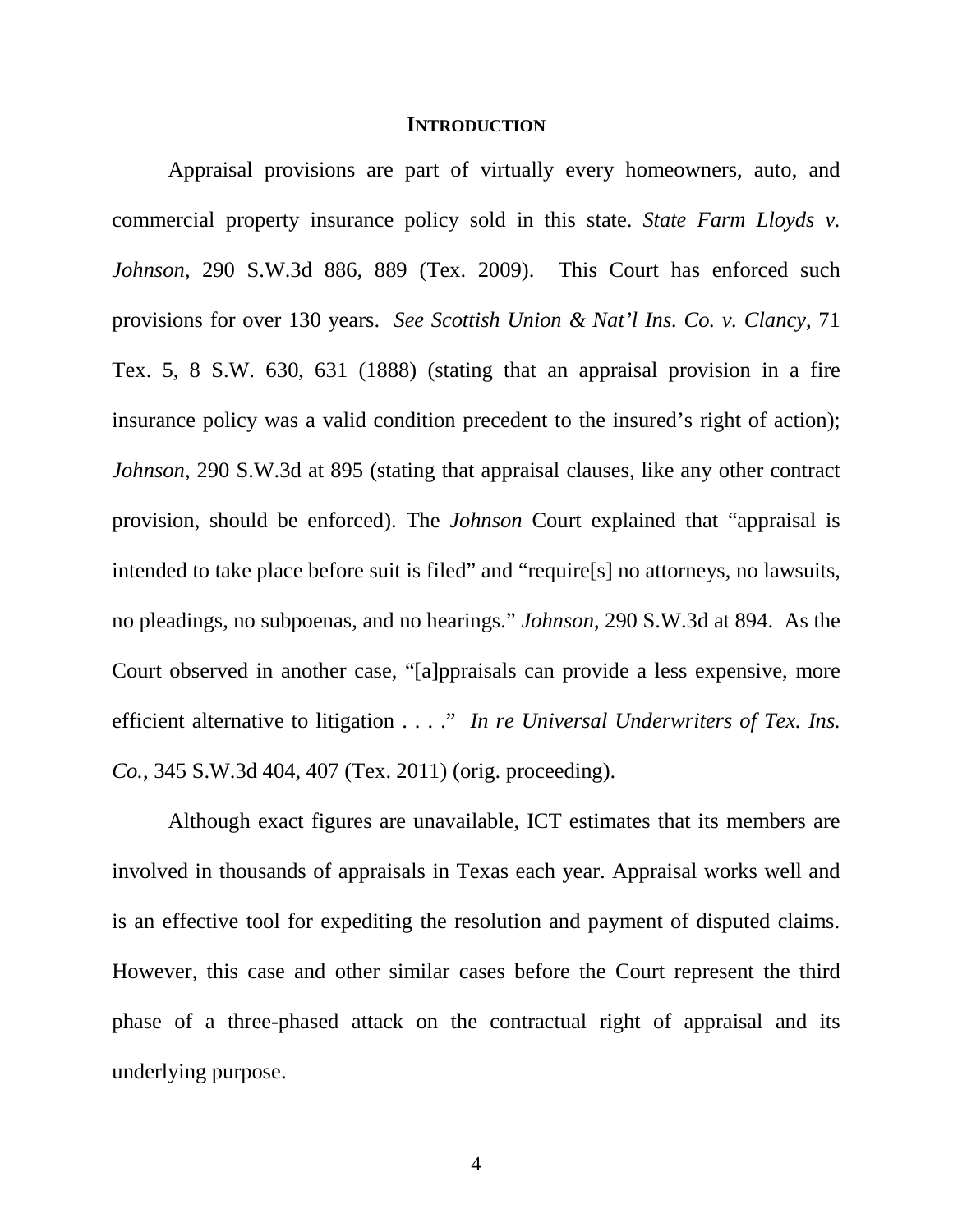First, in the wave of litigation following Hurricane Ike in 2008, the plaintiff's bar argued—with some initial success—that insurers had waived the right of appraisal by "waiting" until after suit was filed to request appraisal. *See, e.g., Universal Underwriters*, 345 S.W.3d at 406 (granting mandamus relief from trial court's denial of appraisal); *In re Slavonic Mut. Fire Ins. Ass'n*, 308 S.W.3d 556, 560-65 (Tex. App.—Houston [14th Dist.] [2](#page-11-0)010, orig. proceeding) (same<sup>2</sup>); *Sanchez v. Prop. & Cas. Ins. Co. of Hartford*, No. H-09-1736, 2010 WL 416387, at \*8-9 (S.D. Tex. Jan. 27, 2010) (denying insurer's motion to compel appraisal). This argument was made even though suit was often filed before the insurer had notice of an impasse over the value of the loss (or even a dispute), and simultaneously with the service of a DTPA/Insurance Code notice letter<sup>[3](#page-11-1)</sup> demanding payment of (1) damages that often exceeded the insured value of the property and (2) a six-figure amount of attorney's fees. *See, e.g., Slavonic Mut.*, 308 S.W.3d at 558-60 (notice letter demanded \$449,887.50 in damages on policy with \$135,000 dwelling limit and attorney's fees/costs of \$116,629.16); *Sanchez*, 2010 WL 413687, at \*2 (notice letter demanded treble the policy limit).

*Universal Underwriters* rightly rejected this waiver theory, holding that the right of appraisal is not waived unless (1) the insurer unreasonably delays in

<span id="page-11-0"></span><sup>2</sup> This decision was overruled on other grounds as recognized in *In re Cypress Texas Lloyds*, No. 14-11-00713-CV, 2011 WL 4366984, at \*1 (Tex. App.—Houston [14th Dist.] Sept. 20, 2011, orig. proceeding [mand. dism'd]).<br><sup>3</sup> Ortiz likewise served his notice letter at the same time he filed suit. (CR 8-14, 50-51).

<span id="page-11-1"></span>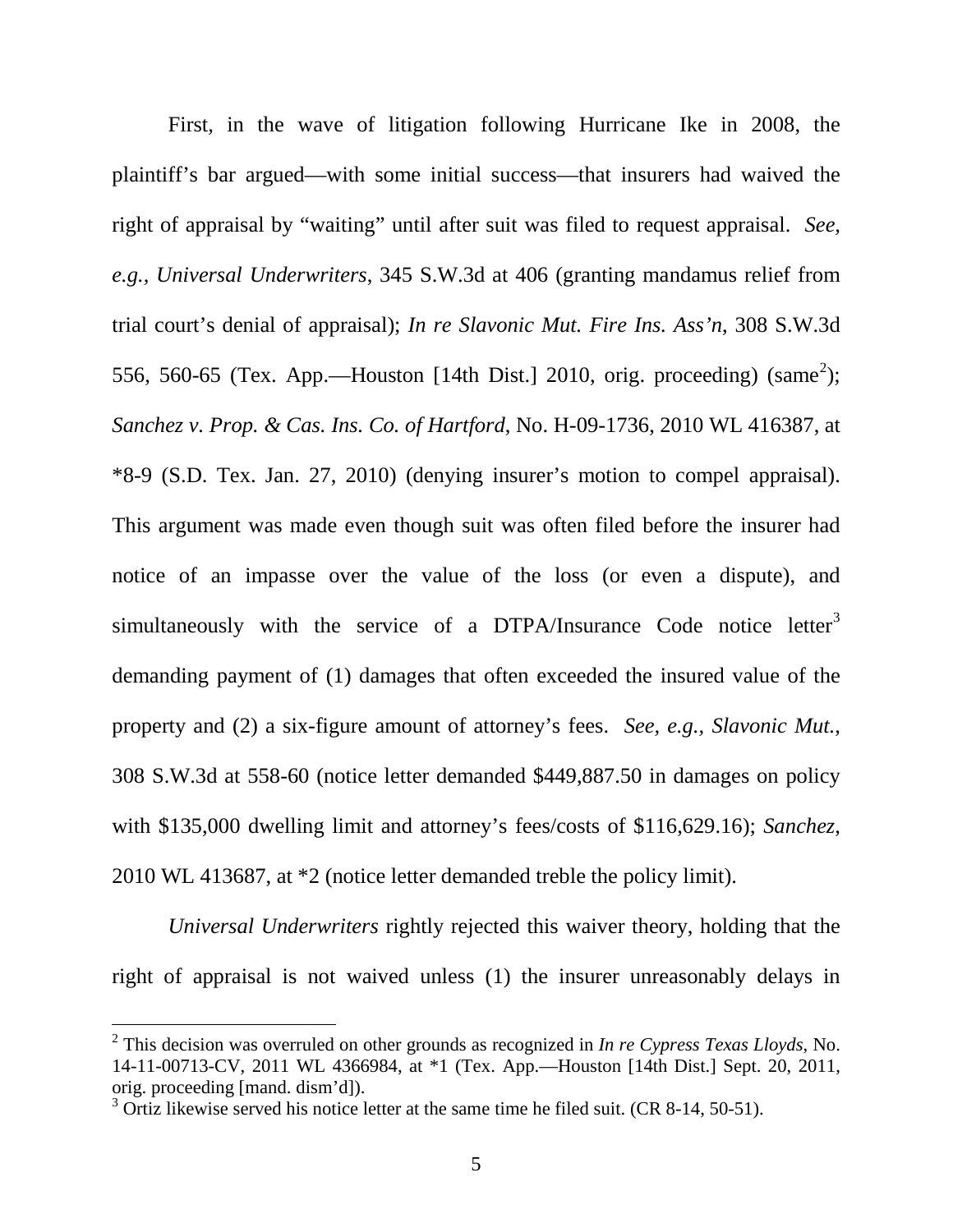requesting appraisal after the parties reach an impasse in negotiations over the amount of the loss, and (2) the delay prejudices the insured. 345 S.W.3d at 410- 12. Importantly, the Court also observed that it was difficult to see how prejudice could ever be shown given that both sides could avoid prejudice by simply requesting appraisal. *Id.* at 412. As the Court noted, "[t]his could short-circuit potential litigation and should be pursued before resorting to the courts." *Id.*

In the second phase of the attack on appraisal, the plaintiff's bar has been more successful. Once this Court ruled that appraisal provisions would be enforced, insureds switched tactics and opposed abatement of litigation during the appraisal process. This tactic partially undermined the purpose of appraisal, which again is to serve as a cheaper and more efficient alternative to litigation. But Texas courts, including this Court, concluded that abatement during the appraisal process was discretionary with the trial court and not subject to challenge by mandamus. *See, e.g., Universal Underwriters*, 345 S.W.3d at 412 n.5; *In re Cypress Tex. Lloyds,* 2011 WL 4366984, at \*1. This has generally meant that litigation continues during the appraisal process.

The third phase of the attack on the contractual right of appraisal is represented in this case and similar cases pending before the Court. In this phase, the plaintiff's bar argues that an insurer's timely payment of an appraisal award does not end the litigation. They instead contend that they can continue to pursue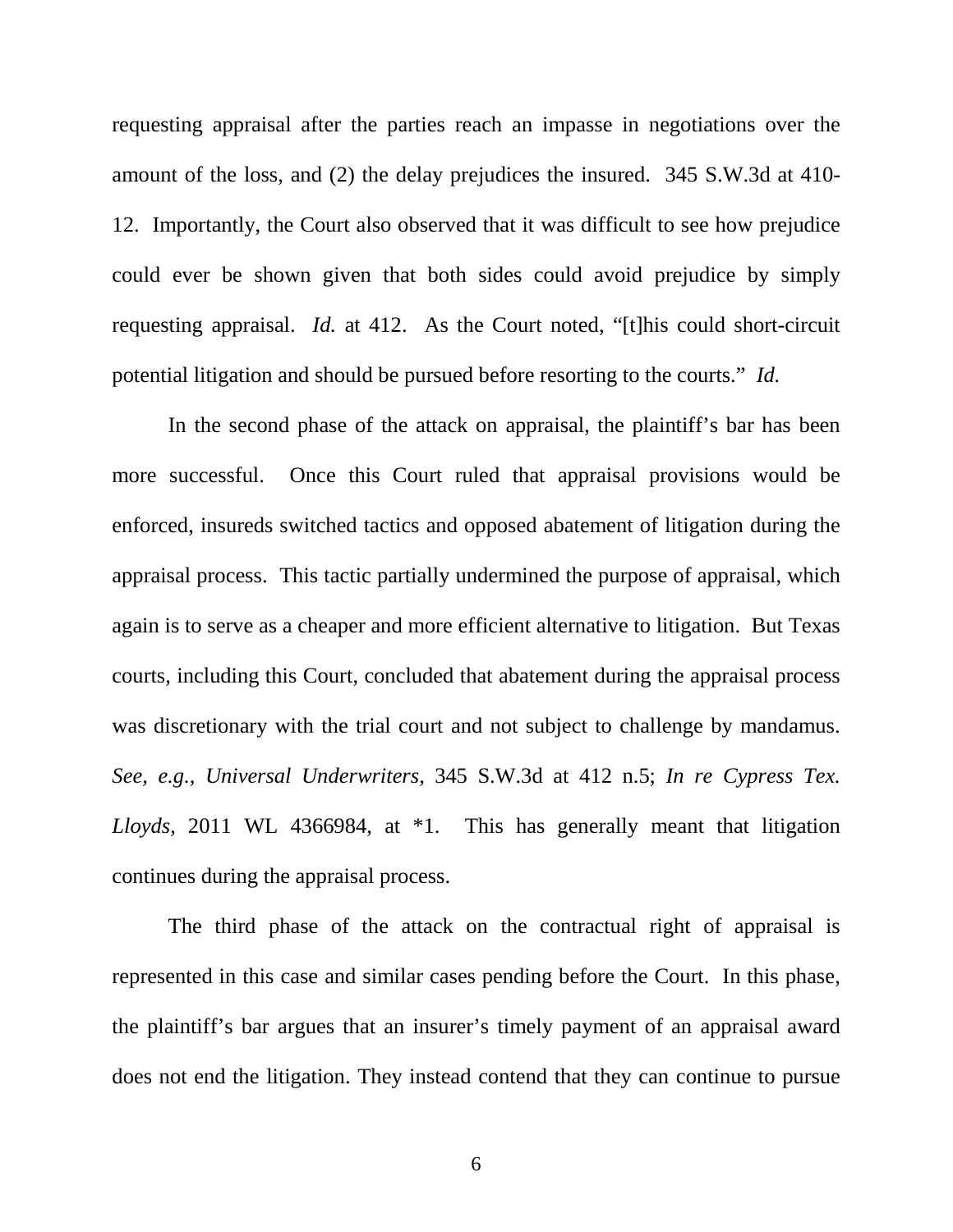breach of contract, common law and statutory bad faith, and Prompt Payment Act claims on behalf of their clients and, most importantly, pursue recovery of attorney's fees. At least until now, however, Texas courts and federal courts applying Texas law have uniformly rejected this argument and held that the timely payment of an appraisal award bars both contractual and extracontractual claims. Ortiz and other plaintiffs ask this Court to overturn this well-settled case law spanning fifteen years, even though the Legislature has never seen fit to amend the Insurance Code to overturn those cases. Plaintiffs insist that they should be able to recover attorney's fees incurred before, during, and after the appraisal process.

These cases are all about the right to recover those unnecessary fees.

#### **ARGUMENT**

#### <span id="page-13-1"></span><span id="page-13-0"></span>**I. Overview of the Appraisal Process**

Appraisal provisions, like the one at issue here, generally state that if the insurer and insured disagree on the amount of the loss, either may demand appraisal and select a competent and disinterested appraiser. Those two appraisers then select a competent, impartial umpire. If the two appraisers cannot agree on an umpire, a judge can be asked to select the umpire. The appraisers then determine the amount of the loss. If they cannot agree, they submit their differences to the umpire. In that scenario, the agreement of two of the three will set the amount of the loss. Each party pays the appraiser that party selected, and the parties equally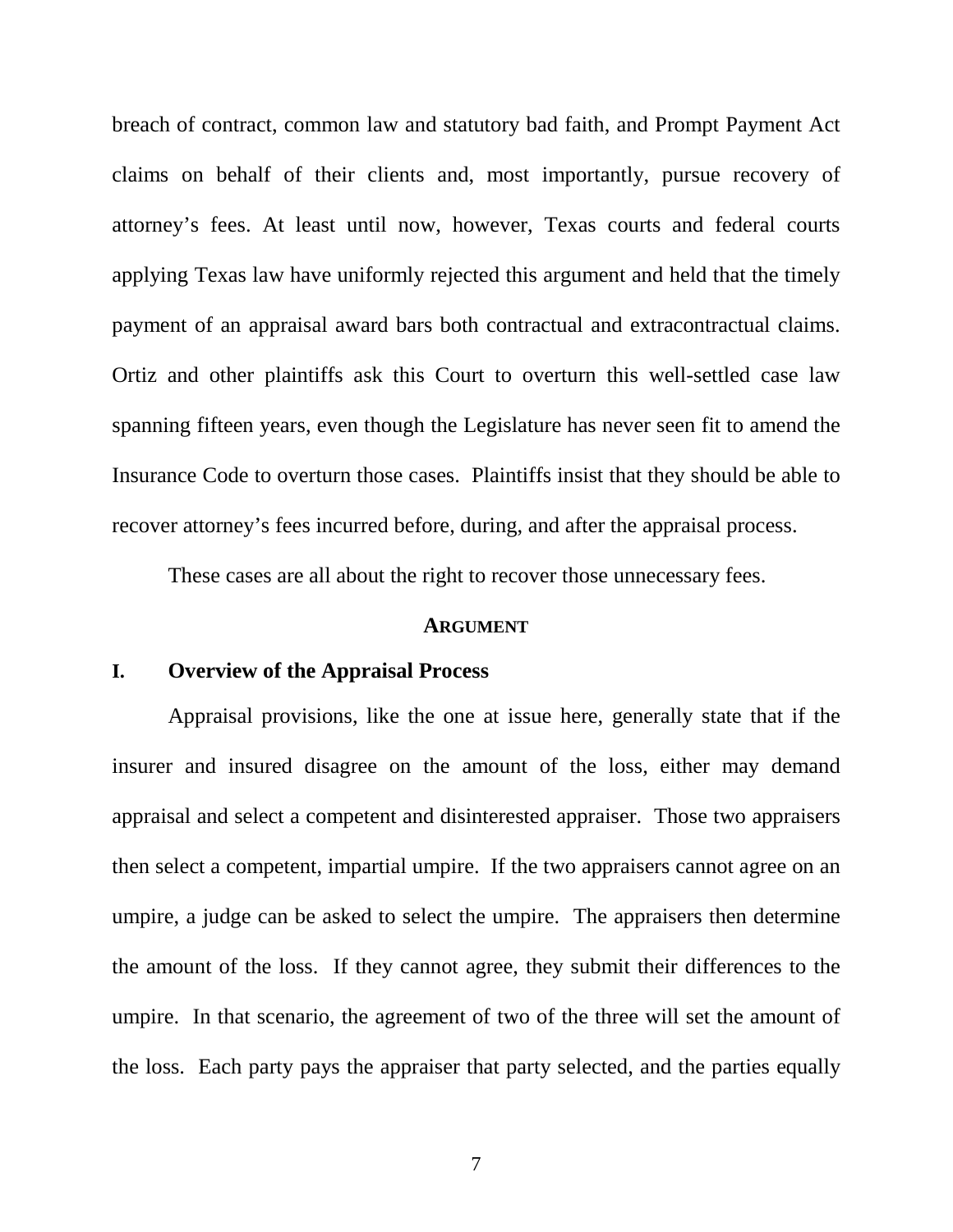share the other appraisal expenses, including compensation of the umpire. (CR 354).

As expressly stated in appraisal clauses and recognized by this Court, appraisals determine the amount of the loss only—not coverage or liability for the loss. *Johnson*, 290 S.W.3d at 888-90. But drawing the line between a valuation issue and a coverage issue can be difficult. *Id.* at 891-93. For that reason, and also because appraisals may occur months or even years after the loss when noncovered events such as wear and tear have occurred, appraisal awards often contain uncovered or partially-covered amounts. Moreover, appraisal awards tend to reflect compromise valuations because of the structure of the appraisal panel: each side selects one appraiser, and the appraisers chose a neutral umpire, often a former judge or mediator who may have little or no experience in valuing property losses.

#### <span id="page-14-0"></span>**II. Impact of Appraisal and Payment of Award on Insurer's Liability**

Given that appraisal awards may include uncovered amounts and are the product of compromise, the unsurprising fact that an award may exceed the amount originally offered or paid by the insurer on the claim does not establish a breach of the policy. *See, e.g., Marchbanks v. Liberty Ins. Corp.*, 558 S.W.3d 308, 313-14 (Tex. App.—Houston [14th Dist.] 2018, pet. filed). Nor does the insurer's decision to pay the appraisal award, in lieu of incurring the economic and other costs of litigating with its customer (the insured), constitute an admission of liability for the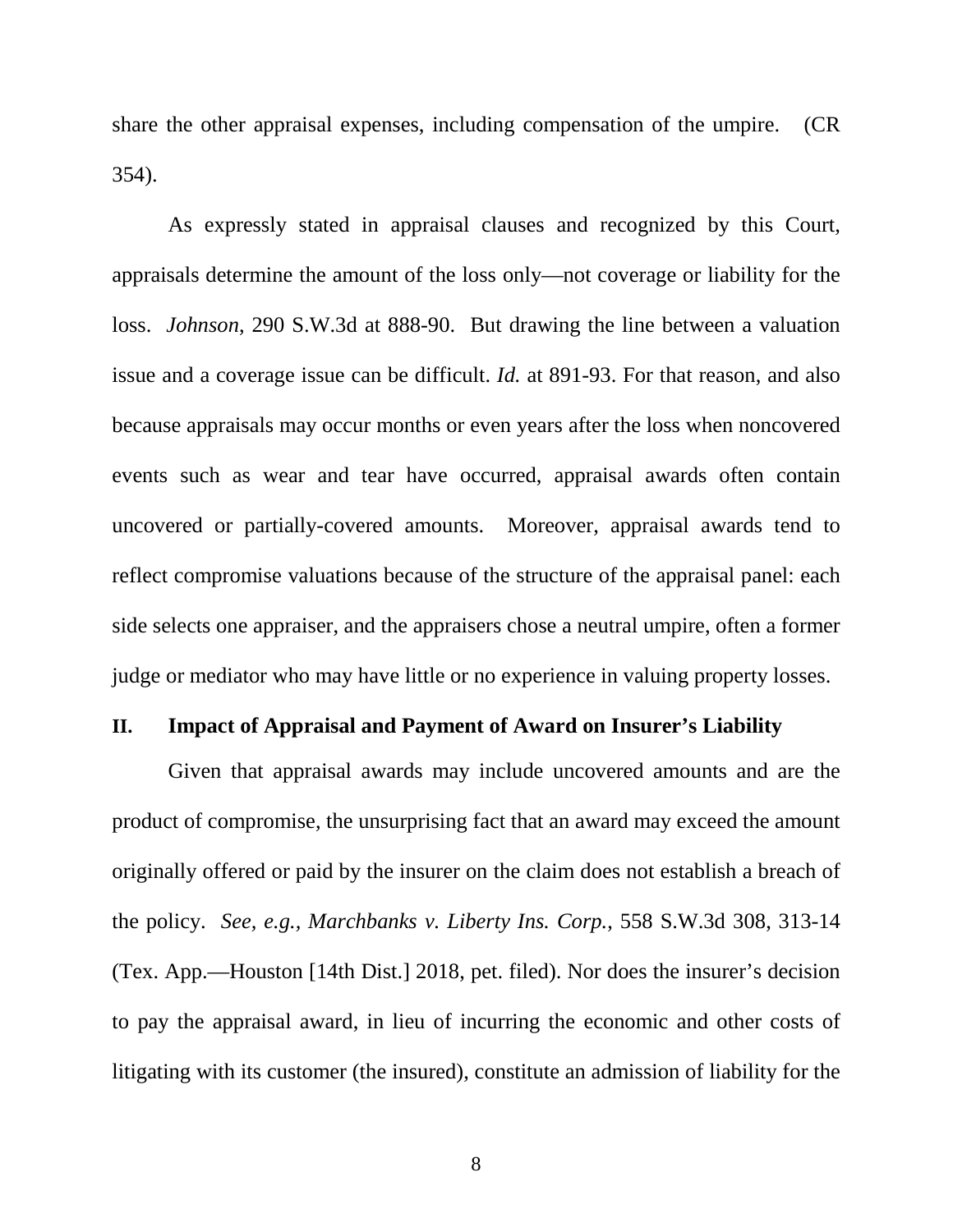award amount. Appraisal is the contractually-recognized mechanism for determining a dispute over the amount of the loss. *Universal Underwriters*, 345 S.W.3d at 407 (citing *Johnson*, 290 S.W.3d at 886). An insurer does not breach the insurance contract by timely invoking the contractual mechanism for determining the amount of the loss and then timely paying the appraisal award, which represents the maximum possible amount owed under the policy.<sup>[4](#page-15-0)</sup>

Ortiz argues that under the *Menchaca* decision, an insurer can have liability under the Texas Insurance Code even if it does not breach the contract. (Ortiz's Brief on Merits [BOM] at 12). *See USAA Tex. Lloyds Co. v. Menchaca*, 545 S.W.3d 479 (Tex. 2018) (opin. on reh'g). But *Menchaca* was not an appraisal case and does not specifically speak to the issues presented in such cases. And although Ortiz is correct that a formal finding of breach of contract is not required under *Menchaca*, the insured must establish either (1) a right to policy benefits that have not already been paid, or (2) some injury independent of the right to recover policy benefits—injury that this Court has characterized as rare and has never, in fact, found. *Id.* at 494 & n. 17, 499-501, 506 n.27. Ortiz cannot establish the former

<span id="page-15-0"></span><sup>4</sup> *Universal Underwriters* does not hold otherwise. The issue there was whether the insurer had waived the right of appraisal, as opposed to what the legal effect of an appraisal award was. In the course of explaining why the insurer lacked an adequate remedy for the denial of appraisal, the Court used overly-broad language in characterizing appraisal as the method for determining whether a breach of contract has occurred. *Id.* at 412 (citing *In re Allstate Cnty. Mut. Ins. Co.*, 85 S.W.3d 193, 196 (Tex. 2002)). The Court did not say, however, that a breach is established by an appraisal award that exceeds the amount the insurer previously offered or paid. Any such statement would have been contrary to *Johnson*, which recognized that appraisal determines only the amount of the loss rather than liability for the loss. *Johnson*, 290 S.W.3d at 888-90.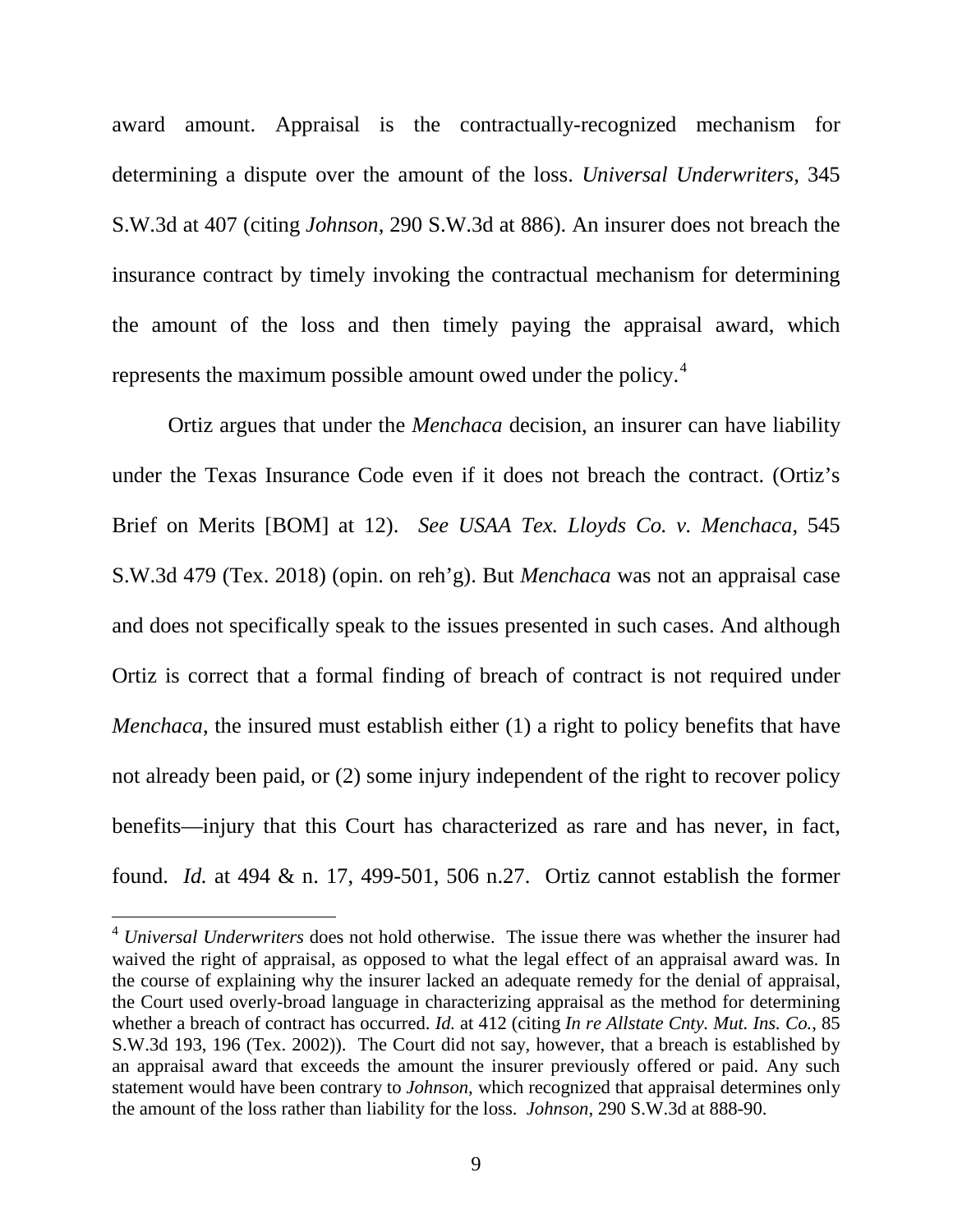given State Farm's timely request for appraisal and payment of the appraisal award, and he does not appear to argue the latter.<sup>[5](#page-16-0)</sup>

Similarly, liability under the Prompt Payment statute—Texas Insurance Code §§ 542.051-.061—requires that the insurer be liable on the claim. *Allstate Ins. Co. v. Bonner*, 51 S.W.3d 289, 291 (Tex. 2001). This means liability for the amount ultimately determined to be owed, net of any amount the insurer paid before the determination. *See Republic Underwriters Ins. Co. v. Mex-Tex, Inc.*, 150 S.W.3d 423, 426 (Tex. 2004). [6](#page-16-1) This "liability" requirement is not satisfied when the insurer timely requests appraisal and timely pays the appraisal award before any legal determination of liability. *See Marchbanks*, 558 S.W.3d at 313.

Moreover, the Prompt Payment statute allows an insurer to request information and forms from the claimant necessary to adjust the claim, and requires the insurer (1) to notify the insured of the acceptance or rejection of the claim within fifteen business days after receiving the requested items and (2) to pay an accepted claim within five business days thereafter. *See* Tex. Ins. Code

<span id="page-16-0"></span> $5$  To the extent Ortiz argues that the costs of appraisal constitute independent injury, he is incorrect. The appraisal clause expressly requires that the parties split appraisal costs. (CR 354). <sup>6</sup> Notably, the *Mex-Tex* Court cited with apparent approval a court of appeals' decision holding

<span id="page-16-1"></span>that the statutory penalty could not be imposed against the insurer for periods of delayed payment caused by the insured. *Id.* at 426 n.9 (citing *Allison v. Fire Ins. Exch.*, 98 S.W.3d 227, 264 (Tex. App.—Austin 2002, pet. granted, judgm't vacated w.r.m. by agr.)). In the event that the Court agrees with Ortiz's argument that timely payment of an appraisal award does not bar liability under the Prompt Payment statute, the Court should, at minimum, make clear that the statutory penalty and attorney's fees cannot be recovered for periods of delay caused by the insured—for example, delays in giving notice of a claim or filing suit or delays caused by the insured opposing appraisal.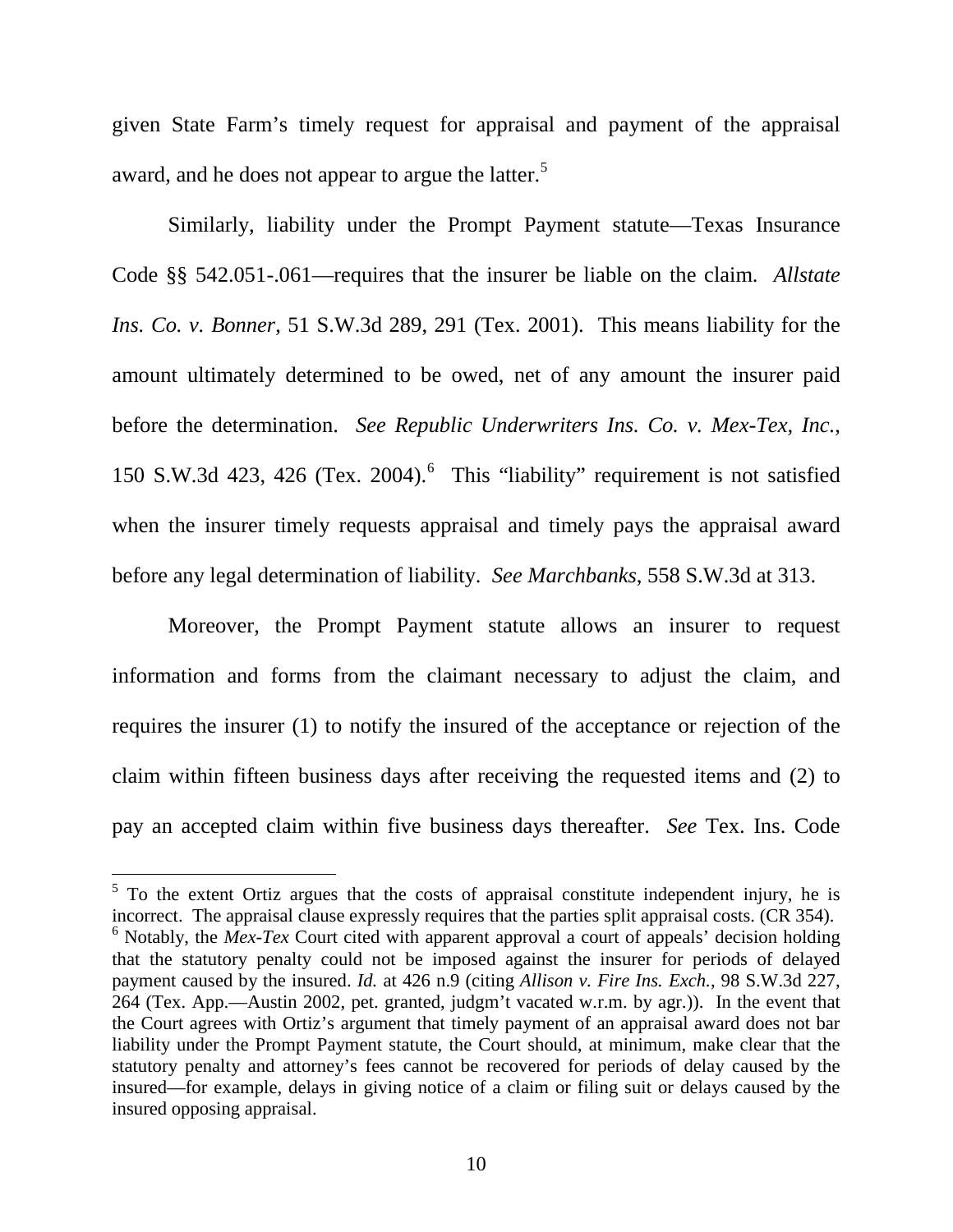Ann. §§ 542.055-.057 (West 2009). An insurer's request for appraisal should be considered an information request under section 542.055 that extends the deadline to accept a claim until fifteen business days after receipt of the appraisal award.

If the contrary argument of the insureds in this case and the companion case<sup>[7](#page-17-1)</sup> are accepted, the consequence will be that insurers will *always* incur Prompt Payment liability whenever they exercise their contractual right of appraisal. Although appraisal is expeditious compared to litigation, appraisal generally takes at least a few months to complete. Unless a request for appraisal is considered to be a request for information under section 542.055, there is no practical way to complete the process within the statutory deadlines for acknowledging a claim, notifying the insured of the claim decision, and paying the claim. This Court should not construe the Prompt Payment statute in a manner that undermines the contractual right of appraisal and its purpose of providing a cheaper, more efficient alternative to litigation.

# <span id="page-17-0"></span>**III. Texas and Federal Courts Uniformly Hold That an Insurer's Timely Payment of an Appraisal Award Bars an Insured's Contractual and Extracontractual Claims**

Given the purpose of appraisal provisions and the general principles on contractual and extracontractual liability discussed above, it is unsurprising that Texas appellate courts have consistently held that an insurer's timely payment of

<span id="page-17-1"></span><sup>7</sup> *Barbara Technologies Corp. v. State Farm Lloyds*, No. 17-0640.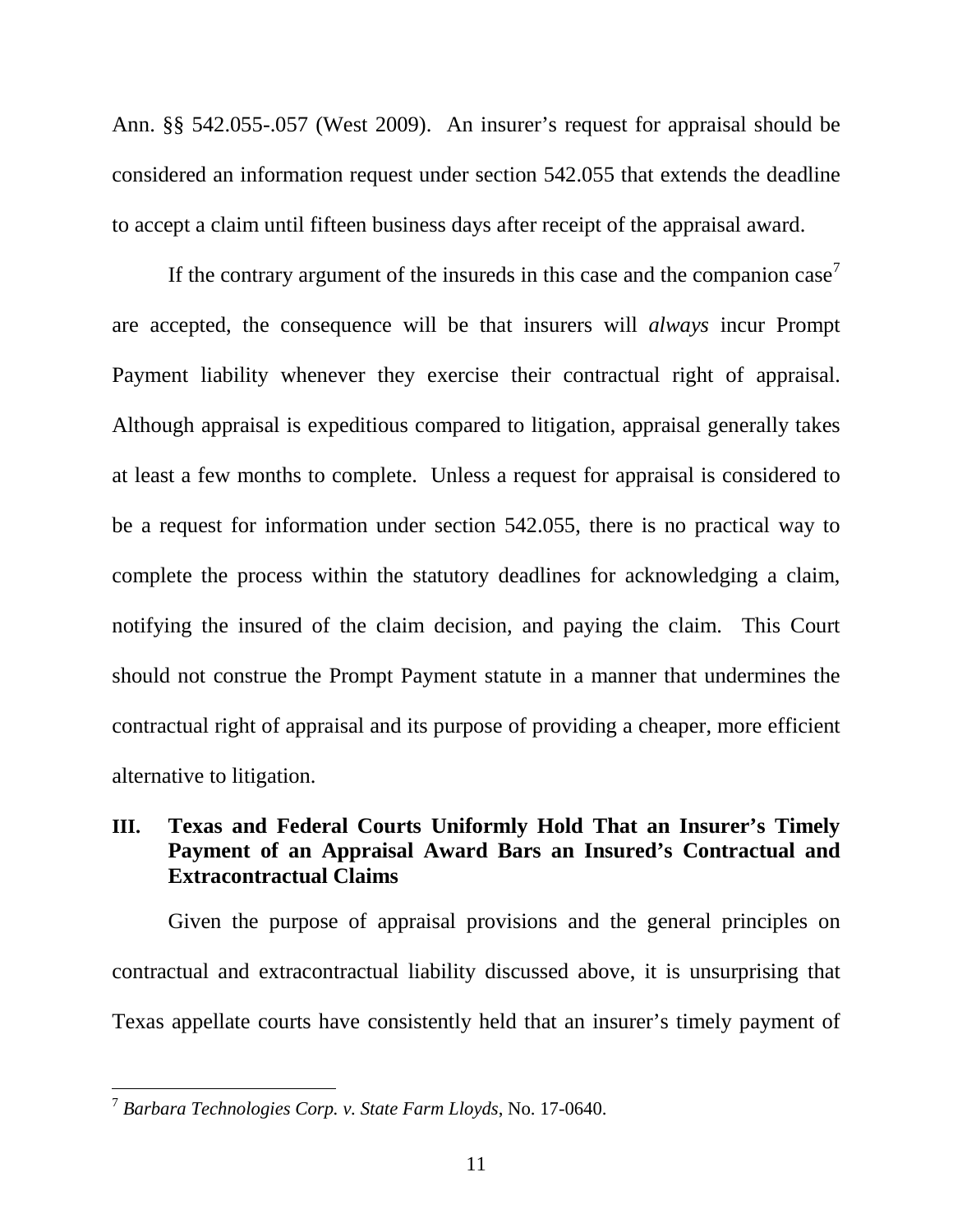an appraisal award precludes both contractual and extracontractual liability (absent independent injury). Although the *Breshears* decision in 2004 is most often cited as the first Texas appellate decision, the Texas cases so holding actually date back to 1996. *See Toonen v. United Servs. Auto. Ass'n*, 935 S.W.2d 937, 940-42 (Tex. App.—San Antonio 1996, no writ); *Breshears v. State Farm Lloyds*, 155 S.W.3d 340, 343-45 (Tex. App.—Corpus Christi 2004, pet. denied). The Texas appellate court decisions following *Toonen* and *Breshears* are legion. [8](#page-18-0) And this Court has denied review in five of those cases over the last fifteen years: in 2004, 2006, 2016 (twice), and 2017.

<span id="page-18-0"></span><sup>8</sup> *See, e.g., Hinojos v. State Farm Lloyds*, No. 08-16-00121-CV, 2019 WL 257883, at \*3-7 (Tex. App.—El Paso Jan. 18, 2019, no pet. h.); *Marchbanks v. Liberty Ins. Corp.*, 558 S.W.3d 308, 311-16 (Tex. App.—Houston [14th Dist.] 2018, pet. filed) (Prompt Payment claim only); *Biasatti v. GuideOne Nat'l Ins. Co.*, 560 S.W.3d 739, 742-44 (Tex. App.—Amarillo 2018, pet. filed); *Turner v. Peerless Indem. Co.*, No. 07-17-00279-CV, 2018 WL 2709489, at \*2-5 (Tex. App.—Amarillo June 5, 2018, no pet.); *Zhu v. First Cmty. Ins. Co.*, 543 S.W.3d 428, 434-39 (Tex. App.—Houston [14th Dist.] 2018, pet. filed); *Nat'l Sec. Fire & Cas. Co. v. Hurst*, 523 S.W.3d 840, 845-49 (Tex. App.—Houston [14th Dist.] 2017, pet. filed); *Ortiz v. State Farm Lloyds*, No. 04-17-00252-CV, 2017 WL 5162315, at \*3 (Tex. App.—San Antonio Nov. 18, 2017, pet. granted); *Floyd Circle Partners, LLC v. Republic Lloyds*, No. 05-16-00224-CV, 2017 WL 3124469, at \*6-10 (Tex. App.—Dallas July 24, 2017, pet. denied); *Barbara Techs. Corp. v. State Farm Lloyds*, No. 04-16-00420-CV, 2017 WL 1423714, at \*2 (Tex. App.—San Antonio Apr. 19, 2017, pet. granted) (Prompt Payment claim only); *Garcia v. State Farm Lloyds*, 514 S.W.3d 257, 273-79 (Tex. App.—San Antonio 2016, pet. denied); *Anderson v. Am. Risk Ins. Co.*, No. 01-15-00257-CV, 2016 WL 3438243, at \*4-8 (Tex. App.—Houston [1st Dist.] June 21, 2016, no pet.); *Richardson E. Baptist Church v. Philadelphia Indem. Ins. Co.*, No. 05-14-01491- CV, 2016 WL 1242480, at \*4-6 (Tex. App.—Dallas Mar. 30, 2016, pet. denied); *Bernstein v. Safeco Ins. Co. of Ill.*, No. 05-13-01533-CV, 2015 WL 3958282, at \*1-2 (Tex. App.—Dallas June 30, 2015, no pet.) (bad faith and Prompt Payment claims only); *Amine v. Liberty Lloyds of Tex. Ins. Co.*, No. 01-06-00396-CV, 2007 WL 2264477, at \*4-6 (Tex. App.—Houston [1st Dist.] Aug. 9, 2007, no pet.) (Prompt Payment claim only); *Lundstrom v. United Servs. Auto. Ass'n*, 192 S.W.3d 78, 87-98 (Tex. App.—Houston [14th Dist.] 2006, pet. denied); *Franco v. Slavonic Mut. Fire Ins. Co.*, 154 S.W.3d 777, 785-88 (Tex. App.—Houston [14th Dist.] 2004, no pet.).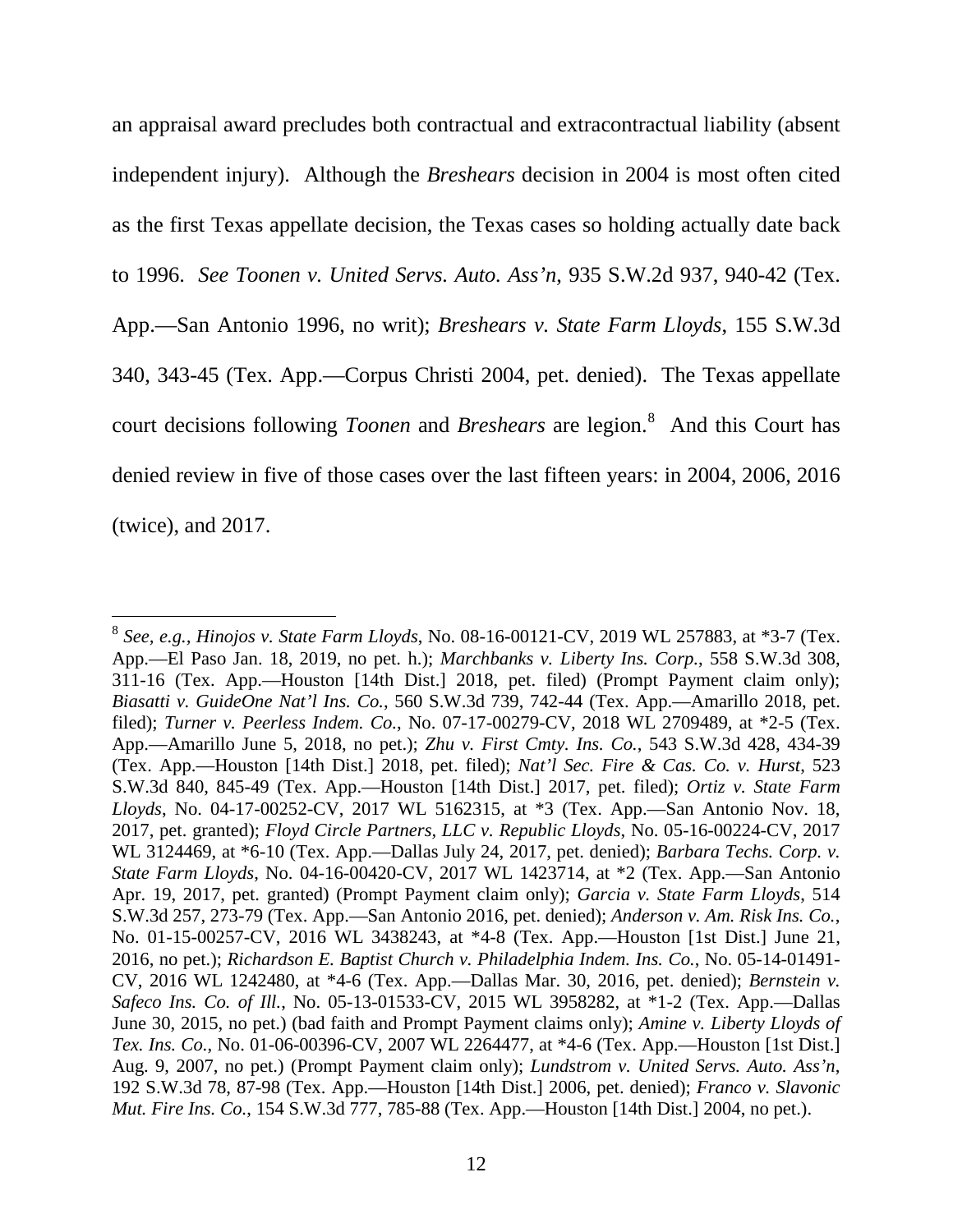Federal courts applying Texas law, including the Fifth Circuit, have likewise held that an insurer's timely payment of an appraisal award bars contractual and extracontractual liability (absent independent injury). <sup>[9](#page-19-0)</sup> The partial outlier decision is *Graber v. State Farm Lloyds*, No. 3:13-CV-2671-B, 2015 WL 3755030 (N.D. Tex. June 15, 2015). There, the district court held that the insurer's payment of the appraisal award precluded liability for breach of contract and common-law and statutory bad faith, but not liability under the Prompt Payment statute. *Id.* at \*3-10. However, the Fifth Circuit subsequently disapproved *Graber*'s holding on the Prompt Payment issue, concluding that the district court violated its *Erie* duty to follow the Texas state court decisions and misread one of the Fifth Circuit's decisions. *See Mainali Corp.*, 872 F.3d at 259 (holding that insurer's timely payment of appraisal award precluded liability on contract and Prompt Payment claims); *see also Zhu*, 543 S.W.3d at 435 (noting that *Graber* conflicts with Texas law and has been disapproved by the Fifth Circuit).

 $\overline{\phantom{a}}$ 

<span id="page-19-0"></span><sup>9</sup> *See, e.g., Mainali Corp. v. Covington Specialty Ins. Co.*, 872 F.3d 255, 258-59 (5th Cir. 2017); *Quibodeaux v. Nautilus Ins. Co.*, 655 Fed. App'x 984, 986-88 (5th Cir. July 7, 2016); *Blum's Furniture Co. v. Certain Underwriters at Lloyds London,* 459 Fed. App'x 366, 368-69 (5th Cir. Jan. 24, 2012); *McEntyre v. State Farm Lloyds, Inc.*, No. 4:15-CV-00213, 2016 WL 6071598, at \*4-6 (E.D. Tex. Oct. 17, 2016); *Carter v. State Auto Prop. & Cas. Ins. Co.*, No. 6:14-CV-00468, 2016 WL 4401292, at \*2-4 (W.D. Tex. Jan. 6, 2016); *United Neurology, P.A. v. Hartford Lloyd's Ins. Co.*, 101 F. Supp. 3d 584, 617-20 (S.D. Tex. 2015), *aff'd*, 624 Fed. App'x 225 (5th Cir. Dec. 11, 2015); *Scalise v. Allstate Tex. Lloyds*, No. 7:13-CV-178, 2013 WL 6835248, at \*4- 8 (S.D. Tex. Dec. 20, 2013); *Mag-Dolphus, Inc. v. Ohio Cas. Ins. Co.*, 906 F. Supp. 2d 642, 647- 52 (S.D. Tex. 2012); *Waterhill Cos. Ltd. v. Great Am. Assurance Co.*, No. Civ.A. H-05-4080, 2006 WL 696577, at \*2-3 (S.D. Tex. Mar. 16, 2006).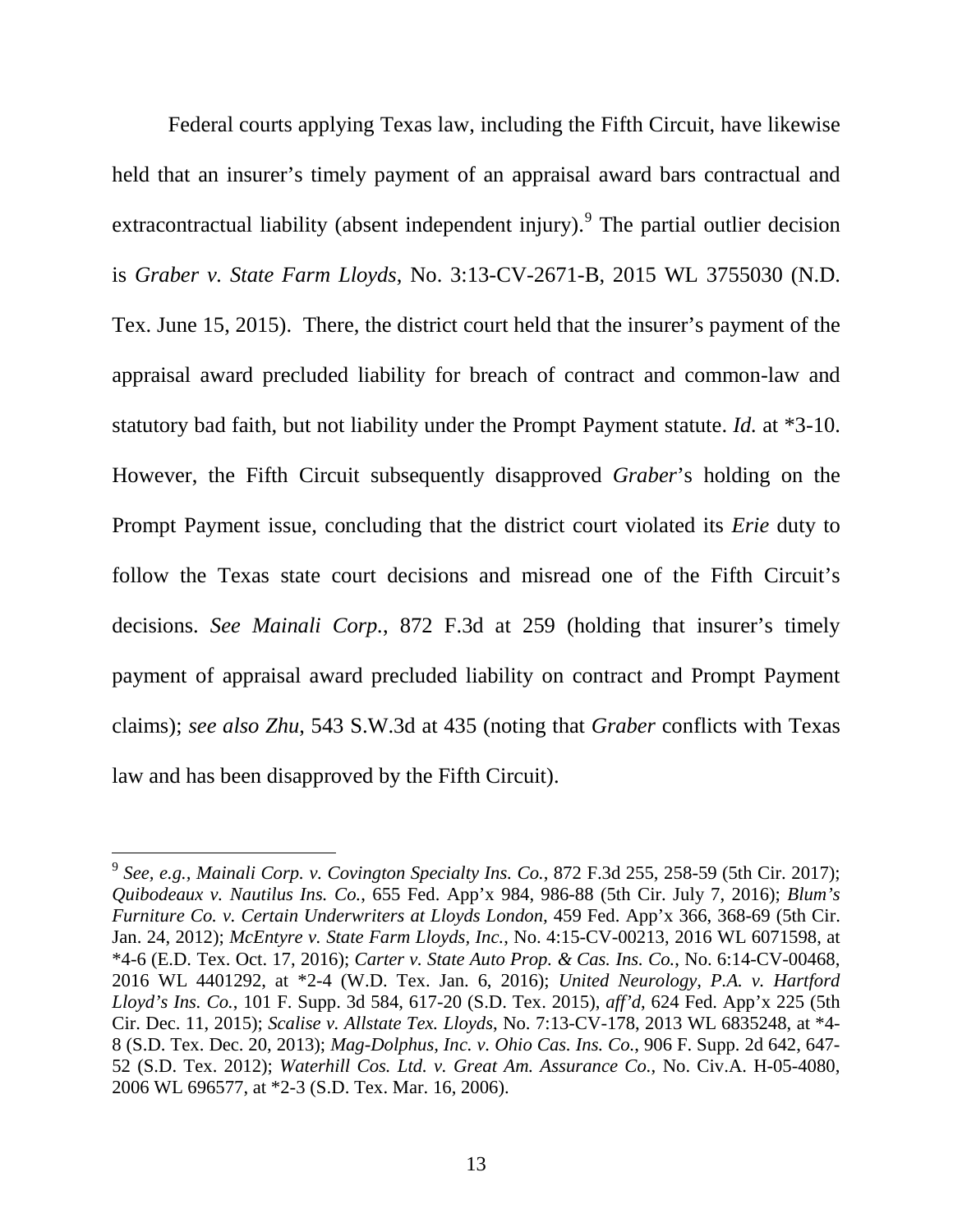It is difficult to believe that the hundreds of state and federal court judges who have addressed this issue over the last fifteen years have all been wrong, and that therefore the insurers who relied on those decisions have all been wrong too.

# <span id="page-20-0"></span>**IV. The Legislature's Failure to Correct These Court Decisions Suggests Legislative Acceptance of the Courts' Interpretation of the Effect of Payment of Appraisal Awards on Statutory Claims**

The Legislature has met in seven regular sessions since 2004, when the *Breshears* court rejected the insured's argument that the insurer violated the Prompt Payment statute by invoking appraisal and then "delaying" payment until after the appraisal award. *Breshears*, 155 S.W.3d at 345. Granted, the full body of case law—including the cases expanding that ruling to other Insurance Code claims—had not been developed as of the first of those sessions. But it certainly was clear by the legislative sessions in 2015 and 2017 how Texas and federal courts were consistently construing Texas Insurance Code chapters 541 (governing unfair or deceptive acts or practices in the insurance business) and 542 (the Prompt Payment statute) in the appraisal context. Although the Legislature has amended both statutes since 2004, including the Prompt Payment statute in 2017, it has never amended either statute to overrule this uniform stream of court decisions.

"It is a firmly established statutory construction rule that once appellate courts construe a statute and the Legislature re-enacts or codifies that statute without substantial change, we presume that the Legislature has adopted the

14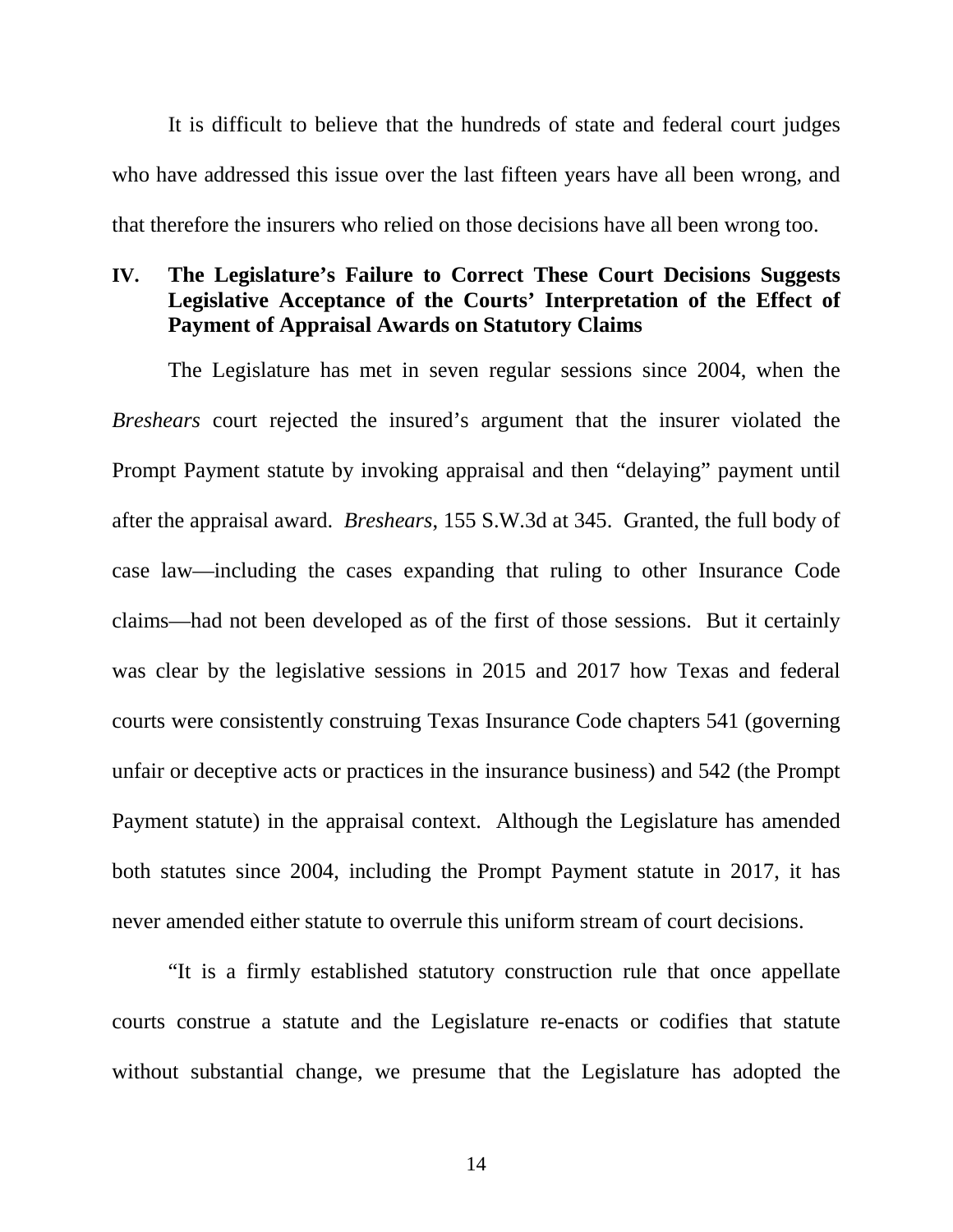judicial interpretation." *Grapevine Excavation, Inc. v. Maryland Lloyds*, 35 S.W.3d 1, 5 (Tex. 2000) (citing *Ector Cnty. v. Stringer*, 843 S.W.2d 477, 479-80 n.4 (Tex. 1992); *Robinson v. Cent. Tex. MHMR Ctr.*, 780 S.W.2d 169, 171 (Tex. 1989); *First Employees Ins. Co. v. Skinner*, 646 S.W.2d 170, 172 (Tex. 1983)). This socalled legislative-acceptance doctrine "'has its greatest force' in 'the area of statutory construction' because 'the Legislature can rectify a court's mistake, and if the Legislature does not do so, there is little reason for the court to reconsider whether its decision was correct.'" *City of San Antonio v. Tenorio*, 543 S.W.3d 772, 779 (Tex. 2018) (quoting *id.* at 799 (Boyd, J., dissenting) (quoting *Sw. Bell Tel. Co. v. Mitchell*, 276 S.W.3d 443, 447 (Tex. 2008))).

This Court has sometimes said that the legislative-acceptance doctrine only applies when an ambiguous statute has been construed by a court of last resort (or been given a longstanding construction by a proper administrative officer). *See, e.g., Tex. Dep't of Protective & Regulatory Servs. v. Mega Child Care, Inc.*, 145 S.W.3d 170, 176 (Tex. 2004). But if not ambiguous in general, chapters 541 and 542 are ambiguous as applied in this specific context because neither mentions appraisal or addresses the legal effect of requesting appraisal and paying an appraisal award. Moreover, the majority opinions in *Grapevine Excavation* and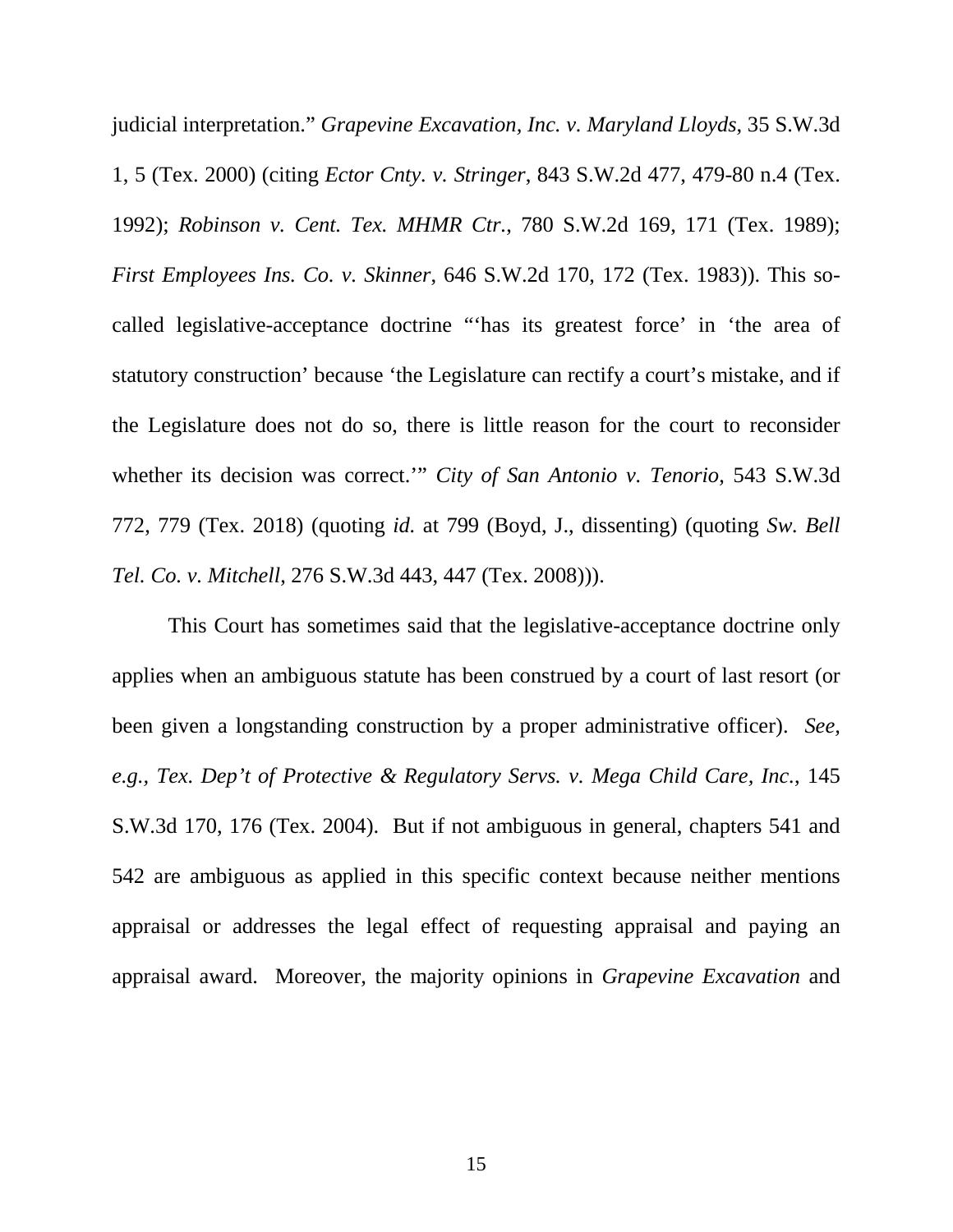*Tenorio* did not mention a "court of last resort" requirement.<sup>10</sup> And in *Grapevine Excavation*, the majority described the legislative-acceptance doctrine as applying when "appellate courts" construe a statute. *Grapevine Excavation, Inc.*, 35 S.W.3d at 5. The Court also relied on "numerous Texas court of appeals decisions . . . over the past twenty years," in addition to two of its opinions (including a per curiam opinion denying writ of error), to support application of the doctrine. *Id.* at 3-5.

The legislative-acceptance doctrine should likewise apply here in light of the Legislature's inaction<sup>[11](#page-22-1)</sup> and the volume and uniformity of Texas and federal court decisions over the last fifteen years. This Court's denial of review in five of the Texas cases, although not dispositive, should also bolster the argument for legislative acceptance. *Cf. Grapevine Excavation, Inc.*, 35 S.W.3d at 3-5 (basing conclusion of legislative acceptance in part on per curiam opinion denying writ of error). At the very least, the Legislature's apparent acceptance of this wellestablished line of cases should give this Court great pause about reaching a contrary result.

<span id="page-22-0"></span><sup>&</sup>lt;sup>10</sup> One of the dissenting opinions in *Tenorio* did refer to the "court of last resort" element.<br>*Tenorio*, 543 S.W.3d at 799 (Boyd, J., dissenting).

<span id="page-22-1"></span><sup>&</sup>lt;sup>11</sup> The *Tenorio* majority also rejected the dissent's argument that the doctrine does not apply to legislative inaction, noting that the Court has applied the doctrine in instances when the Legislature failed to act, and that the Legislature had in fact amended other provisions of the statute at issue. *Tenorio*, 543 S.W.3d at 780. Similarly, the Legislature has amended various provisions in chapters 541 and 542 since the *Breshears* decision in 2004, without amending those chapters to overrule the *Breshears* line of cases.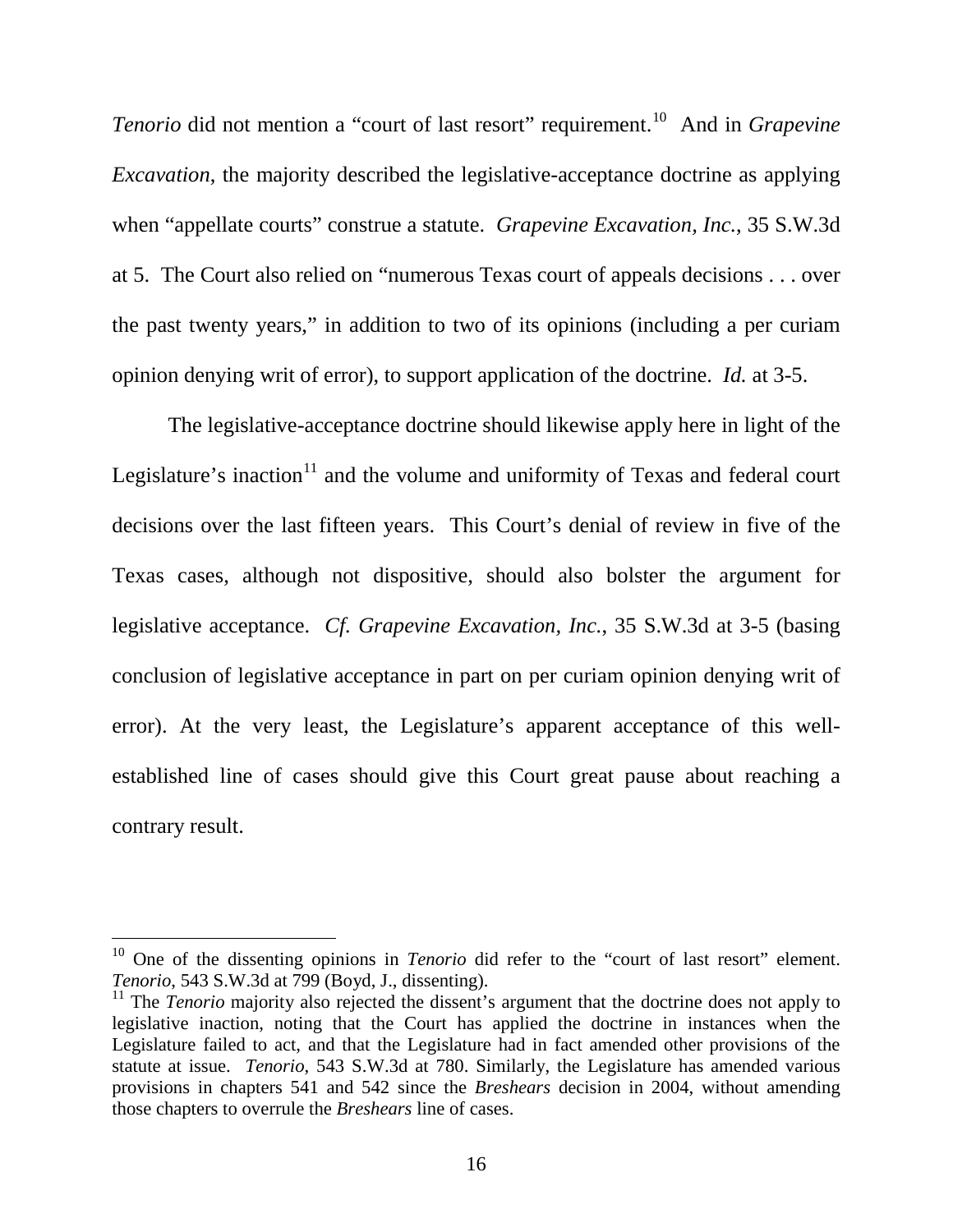#### <span id="page-23-0"></span>**V. The Practical Consequences of the Court's Decision: Real and Imagined**

Ortiz and the insured in the *Barbara Technologies* case argue that current Texas law encourages insurers to deny or underpay meritorious claims, knowing that their liability will be capped by the appraisal award. But when an insurer requests appraisal, it is faced with a series of unknowns: (1) who the appraiser selected by the insured will be, (2) which umpire the appraisers will pick, (3) what uncovered items may be included in the award, (4) whether and to what extent the award will reflect a compromise by the appraisers and umpire, and (5) what the appraisal award ultimately will be. These unknowns discourage insurers from demanding appraisal without first making a good-faith effort to settle the claim.

Ortiz also complains that the appraisal costs and litigation costs, including attorney's fees, consumed his appraisal award. (BOM at 2). But the appraisal costs are split because that is what the parties' contract requires. (CR 354). And his litigation costs are entirely self-inflicted (or, perhaps more accurately, inflicted by his attorneys). As this Court recognized in *Johnson*, appraisal is intended to occur before suit is filed, and thus before the costs of litigation are incurred. *See Johnson*, 290 S.W.3d at 894; *see also Universal Underwriters*, 345 S.W.3d at 407, 412 (characterizing appraisal as a cheaper, more efficient alternative to litigation and admonishing that it should be pursued before resorting to litigation). Ortiz could have avoided the litigation costs entirely by demanding appraisal before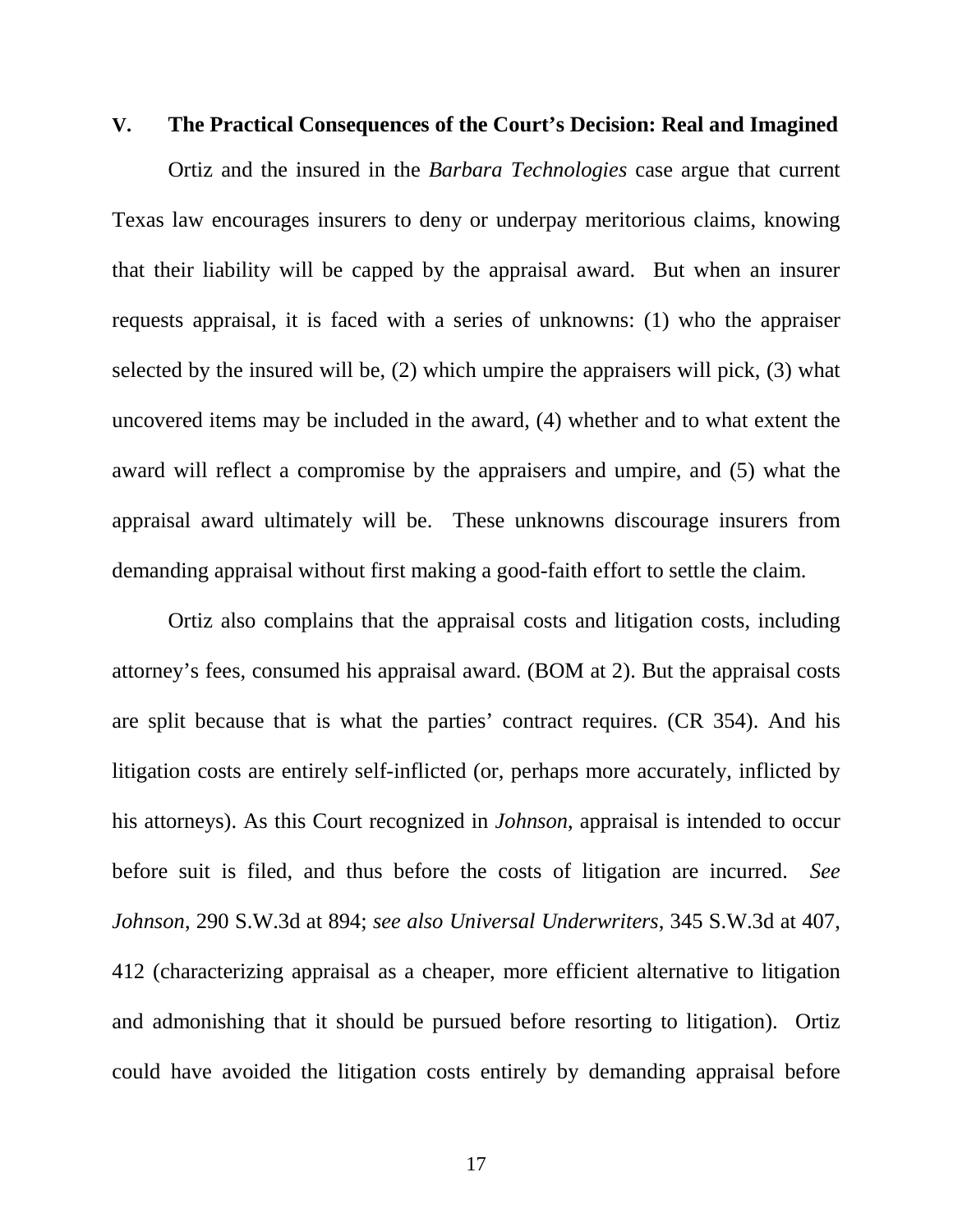filing suit—as many other insureds do—and could have at least limited those costs by agreeing to appraisal once State Farm demanded it. (CR 88-93).

In an argument of perhaps unintended irony, the insured in *Barbara Technologies* contends:

> *Breshears* immunity gives the insurer the financial incentive to engage its insured in protracted litigation. Instead of timely exercising its appraisal rights to avoid litigation, an insurer can lie behind the log, evaluate its chances in discovery, and invoke appraisal if the litigation is proceeding poorly.

(Petitioner's Brief on the Merits in No. 17-060, at 21).

That is exactly backwards. The insureds in this case and *Barbara Technologies* could have demanded appraisal before filing suit, but chose not to. Once the insureds filed suit, State Farm timely demanded appraisal. The insured in this case (Ortiz) even opposed appraisal once it was requested. (CR 88-93). These cases and other similar cases are about insurers' attempts to avoid and end litigation by requesting appraisal and timely paying appraisal awards. The insurers are not trying to prolong litigation, which would be contrary to their economic interests.

Rather, the plaintiff's bar is attempting to prolong litigation by opposing the contractual right of appraisal at every step—first trying to prevent appraisal from happening at all by filing suit and arguing waiver of appraisal, then opposing abatement of litigation during appraisal, and finally seeking to continue litigation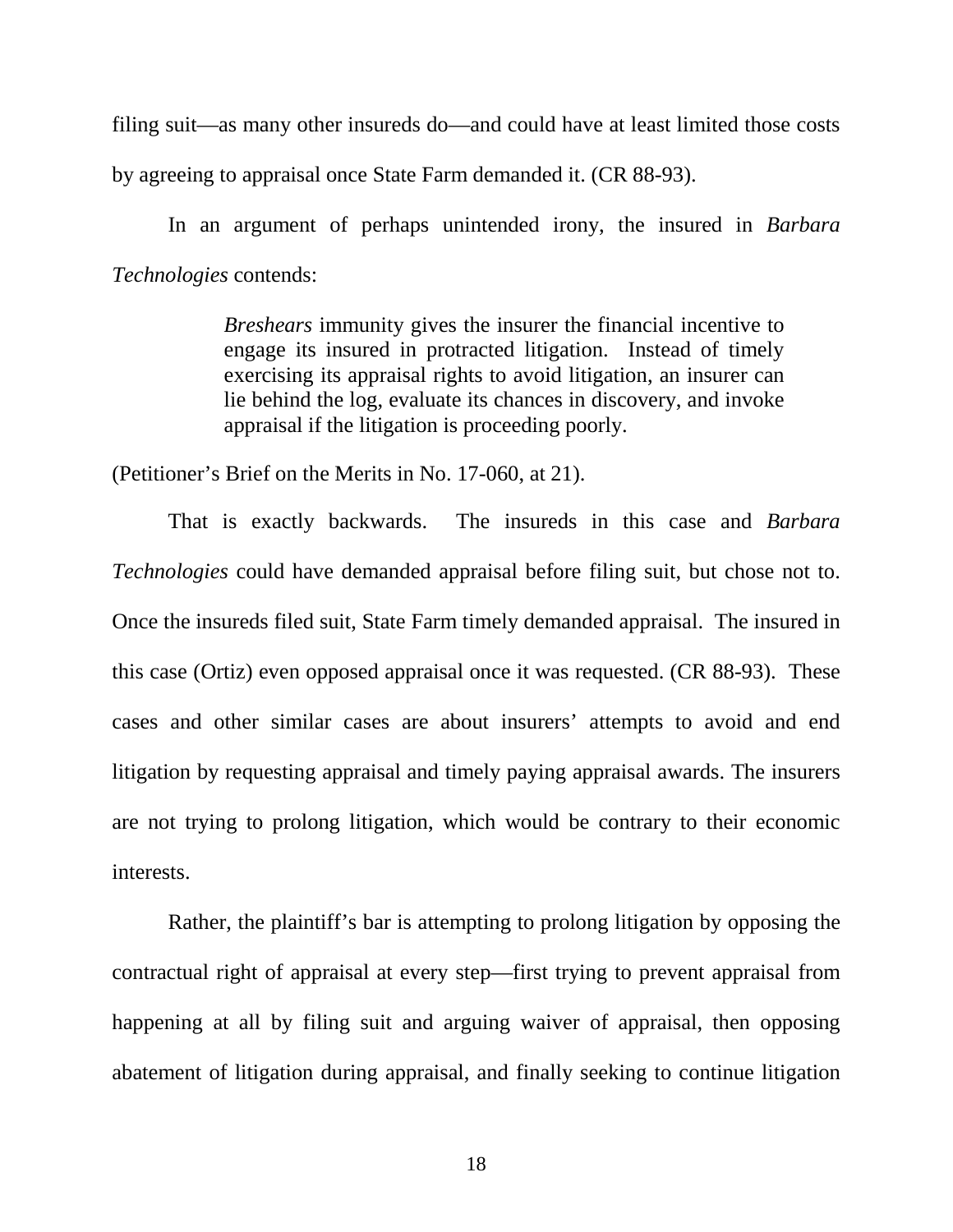even after appraisal awards have been fully and timely paid. If they get their way, the result will be:

- fewer appraisals;
- more and more protracted litigation;
- more delays in insureds being paid on disputed claims; and
- higher premiums.

The only winners will be the attorneys.

Respectfully submitted,

THOMPSON, COE, COUSINS & IRONS, L.L.P.

By: */s/ Wade C. Crosnoe* Wade C. Crosnoe State Bar No. 00783903 Jay A. Thompson State Bar No. 19921500

701 Brazos, Suite 1500 Austin, Texas 78701 Telephone: (512) 708-8200 Telecopy: (512) 708-8777

Attorneys for *Amici Curiae* Insurance Council of Texas, National Association of Mutual Insurance Companies, and American Property Casualty Insurance Association